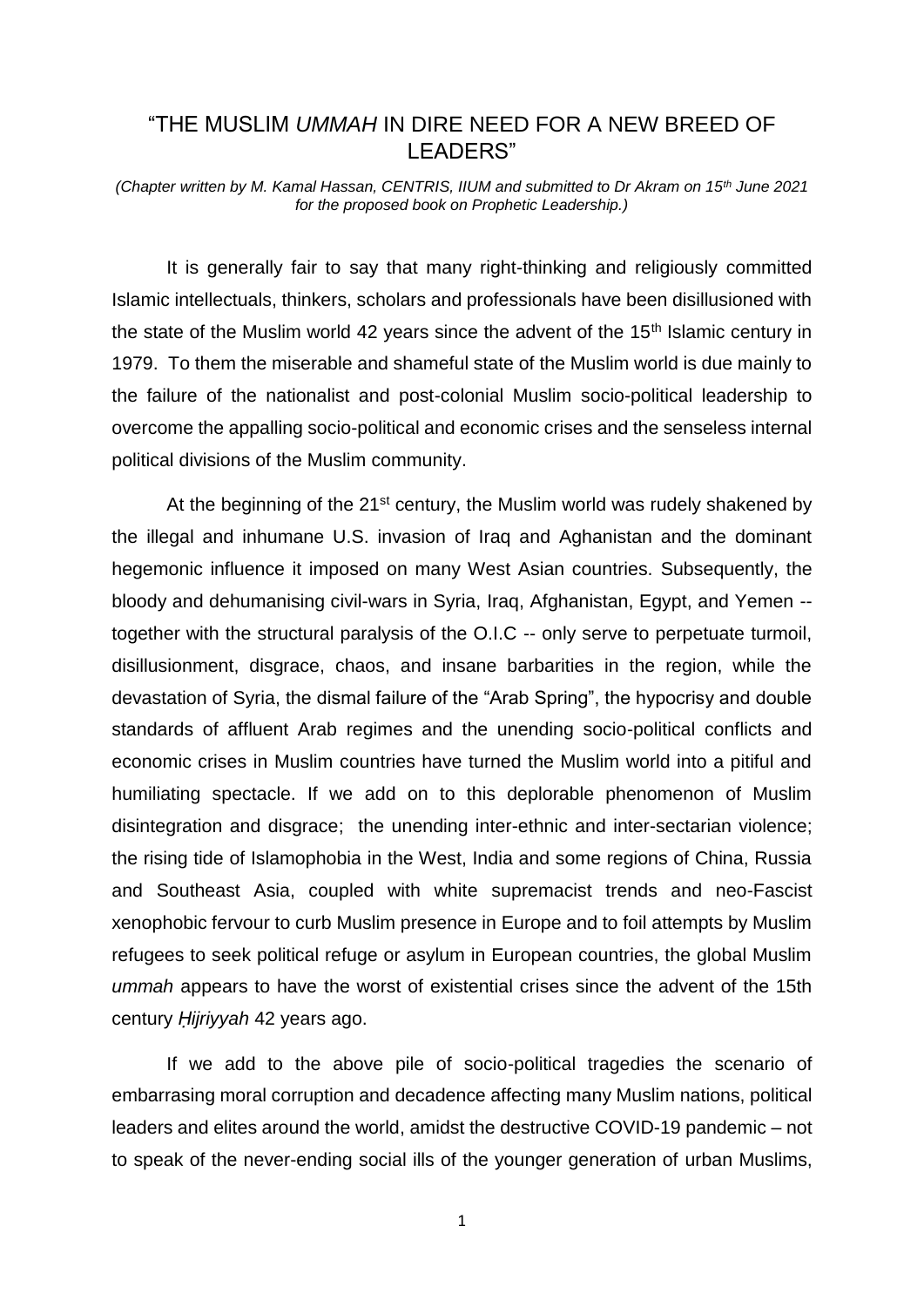many of whom are losing their moral compass in the nihilistic cyber culture – we are driven to the conclusion that the *ummah* is in dire need for a new breed of leaders political and national leaders to lead Muslim societies and nations out of the valley of despair and indignity to a better future as the *ummah* approaches the new 16th century *hijriyyah* by 2077. It is not too far-fetched to say that the post-colonial Muslim political and nationalist leadership has failed for various reasons which we shall not analyse here. Consequently it is time that reformist-minded (*tajdīdī-iṣlāhī*) and independent Muslim scholars and intellectuals who are committed to the cause of Islam in their respective countries should come up with credible futuristic plans which would be systematically, scientifically, collectively, and realistically designed.

As Muslim believers, our highest and ultimate sources of guidance, are the Glorious Qur'an and the Noble *Sunnah* of the Final Messenger of The Compassionate Creator-Master-Sustainer, Muḥammad (may the peace and blessings of Allah S.W.T. be upon him and family and his Companions). The Qur'an praises the Prophet (S.A.W.) as the exemplar *par excellence* of the loftiest moral character (*khuluq `aẓīm*) and urges all the Believers to follow and emulate his excellent character traits in their personal, inter-personal and societal conduct:

# *Surely there was a good example (uswah ḥasanah) for you in the Messenger of Allah, for all those who look forward to Allah and the Last Day and remember Allah much.(Q.al-Ahzāb 33: 21)*

The Prophet's exemplary religio-political leadership and the new multi-religious city-state of *al-Madīnah al-Munawwarah* under his wise, ethical and just rule serve as the best examples of religious and political leadership, good governance and statecraft for political and national leaders to emulate. They need to rededicate their life-mission to the goals set by the Qur'an and the *Sunnah* as they are the highest and most authoritative references from where Muslims get divinely-revealed knowledge and truths about Allah S.W.T. and *Ṭāghūt* (false god), Reality and Illusion, Truth (*al-Ḥaqq*) and Falsehood (*al-Bāṭil*), Good (*al-Khair*) and Evil (*al-Sharr*), True Success (*al-Falāḥ*) and True Failure (*al-Khusrān*), and True Righteousness and Improvement (*al-Ṣalāḥ, al-Iṣlāḥ*) and True Corruption and Decadence (*al-Fasād*).

The Islamically-committed scholars and intelligentsia realise that contemporary and future Muslim nations and societies have to undergo a process of internal spiritual-moral reform and sociocultural transformation in order for them to play the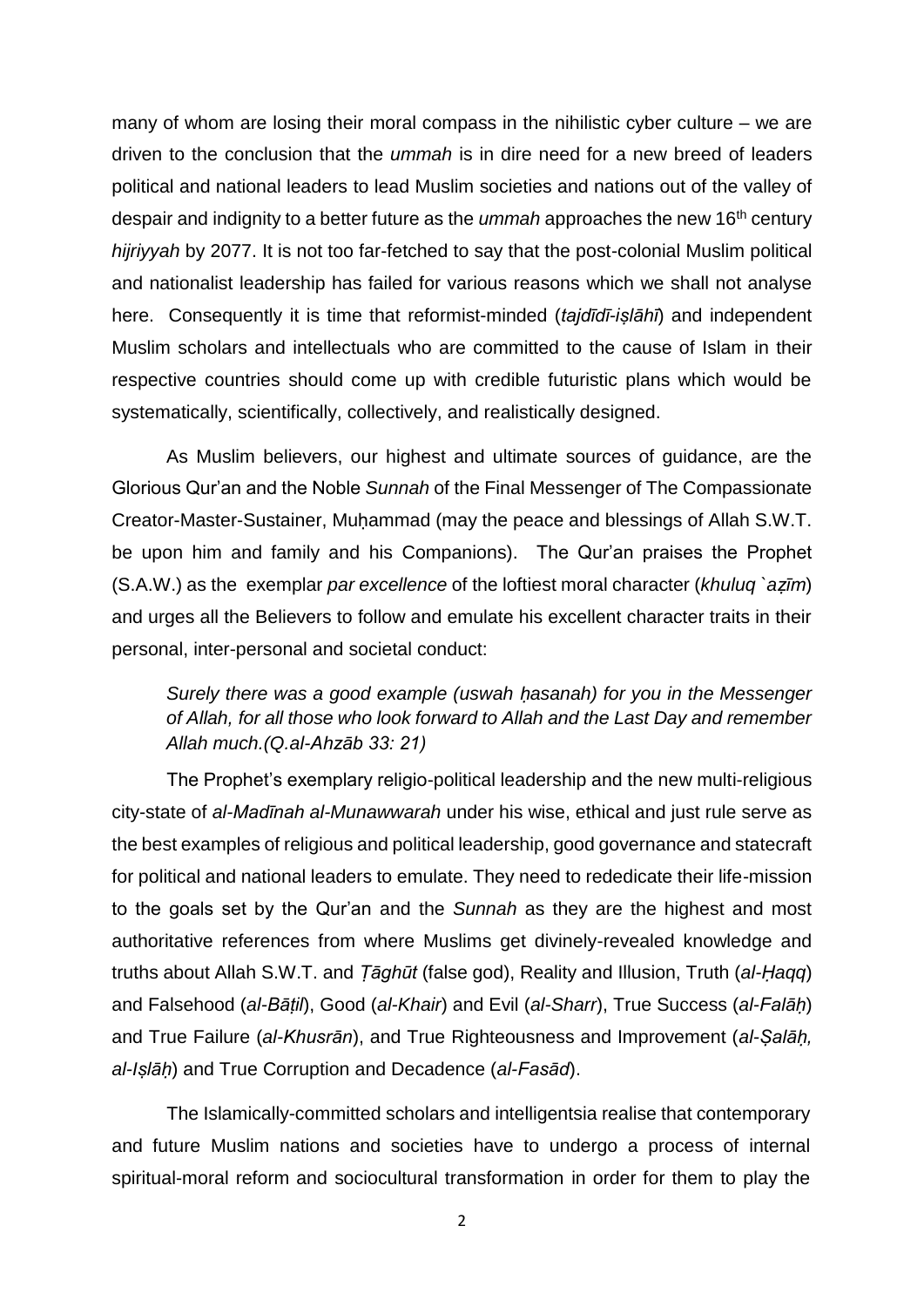global leadership and witnessing roles (*shuhadā' `ala'n-nās*, "witnesses for mankind") of *Ummah Wasaṭ* as intended by the Compassionate Master-Sustainer (Q. 2: 143). There is, obviously, an urgent need to produce the new breed of Islamic leaders who are sincerely committed to the implementation of the holistic and comprehensive Islamic way of life which Prophet Muhammad (s.a.w.) established in the multi-religious city-state of *al-Madīnah al-Munawwarah*, serving as the solid religious, intellectual and ethical foundations for the construction of a virtuous and *Tauḥīd*-oriented civilisation as the alternative to the materialistic, homocentric and *Tauḥīd*-denying civilisations around the world. Inspired by the Prophetic model of leadership, the new breed of leaders shall be characterised by high moral integrity, piety (*taqwā*) and deep spiritual and moral awareness (*iḥsān*) of Divine omnipresence and omniscience. Profoundly conscious of their responsibility and accountability to the Compassionate Master-Sustainer, their personalities are imbued with the prophetic values and norms of honesty, trustworthiness, humility, selflessness, and putting the interest and welfare of the people and the community above personal interests.

It is most unfortunate that the global Muslim community in the 20th Century C.E. and in the last two decades of the 21st Century (or the last 42 years of the 15th Century *Ḥijriyyah*) have failed in actualising the religious and moral responsibilities of "inviting people to goodness" (*al-da`wah ila'-l-khair*) and "enjoining what is good and right, and prohibiting what is bad and wrong" (*al-amr bi'l-ma`rūf* and *al-nahy `an almunkar*". However, as Muslims we should be optimistic, because at the level of individuals, families, organisations and institutions, there are reliable evidences to show that small groups of Muslims in several Muslim countries have attained praiseworthy success in upholding justice, goodness and balance.

We should understand that what Allah SWT considers as "The Way of the Believers (*sabīl al-Mu'minūn,* as in Q. *al-Nisā'* 4: 115) implies the zero-corruption way to true success, power, dignity and honour that many political leaders are striving for their communities or constituencies. It is the Way of the Believers, not the ways of worldly deception (*al-ghurūr*), of Disbelievers or of Hypocrites (*Munāfiqūn*) that should be followed by all Muslim leaders be they in public administration, law enforcement agencies, politics, economics, science and technology institutions, media or cultural activities. A prophetic leadership principle that Muslim leaders should never forget is they are obligated to seek answers or solutions to all their disputes, first, from the His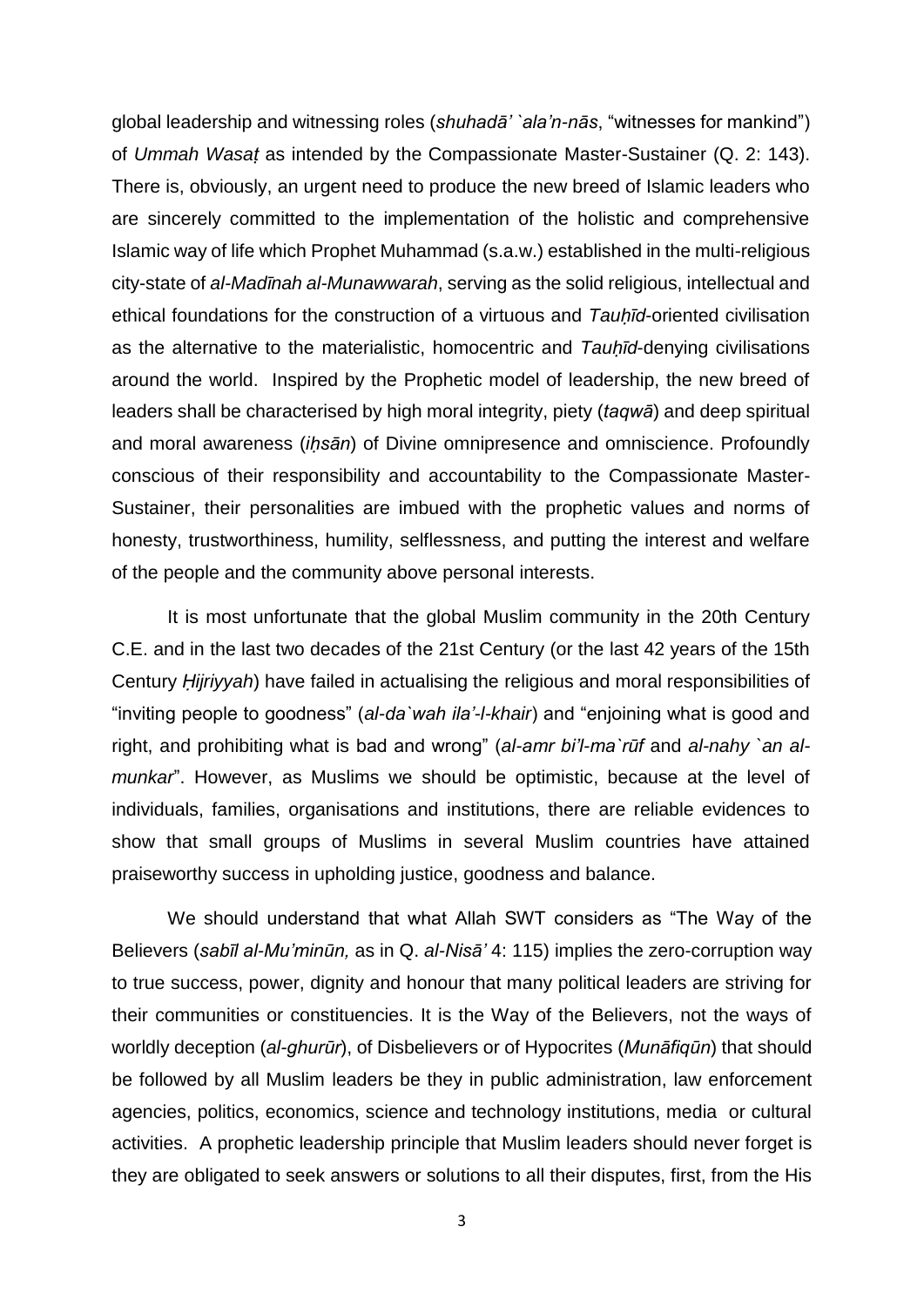revealed Book and from the wisdom of the Final Messenger (S.A.W.). But if the two sources do not have the answers or solutions they are looking for – due to the novelty of the socio-political or cultural issues – then they are supposed to look for the answers from the knowledgeable scholars or experts in the disputed matters. If the scholars or experts are not able to provide the satisfactory solutions, then they are permitted to use their own reasoning (*ijtihād,* subject to certain religious conditions) to solve the problem, provided the solution is in harmony with the worldview of *Tauḥīd*, the principles, norms and values of Islam. The particular verse that should be remembered and studied by all Muslim leaders no matter what their fields of specialisation or spheres of societal leadership they are in, is the following:

## *Believers! Obey Allah and obey the Messenger, and those from among you who are invested with authority; and then if you were to dispute among yourselves about anything, then refer it to Allah and the Messenger if you indeed believe in Allah ,and the Last Day; that is better and more commendable in the end.* **[emphasis added] (Q.** *al-Nisā'* **4: 59)**

Another principle of Islamic leadership which Prophet Muhammad (S.A.W.) taught, practised and institutionalised in Islamic civilisation is the inseparability of *Ḥusnu'l-Khuluq* (good character or praiseworthy moral conduct) from faith in Islam, because in the worldview of *Tauḥīd*, good character is part and parcel of one of the four most important dimensions of the religion of Islam as revealed by Allah SWT directly to Prophet Muhammad (s.a.w.) in the famous "*Ḥadīth Jibrīl*" (in *Ṣaḥīḥ* al-BukhārĪ). This *Ḥadīth* summarises the whole religion of Islam into a unity of 1) *Islām* (the five pillars), 2) *Īmān* (the six pillars) 3) *Iḥsān* (spiritual-moral excellence, benevolence and beauty, manifested in good character) and 4) Knowing the *Ashrāt* or *`Alāmāt al-Sā`ah* (Portents or Signs of the Last Hour or day of Judgement). The third principle covers matters of morality and ethics (*akhlāq*), arising from the profound awareness and conviction (*yaqīn*) that Allah SWT is continuously watching us outwardly and inwardly, while the fourth covers matters of eschatology. From this *ḥadīth* we realise that morality, which deals with virtues and vices, ethical and unethical conduct, and good character, is an integral part of Islamic religion and is inextricably connected with the dimensions of faith, religious rituals and life after death.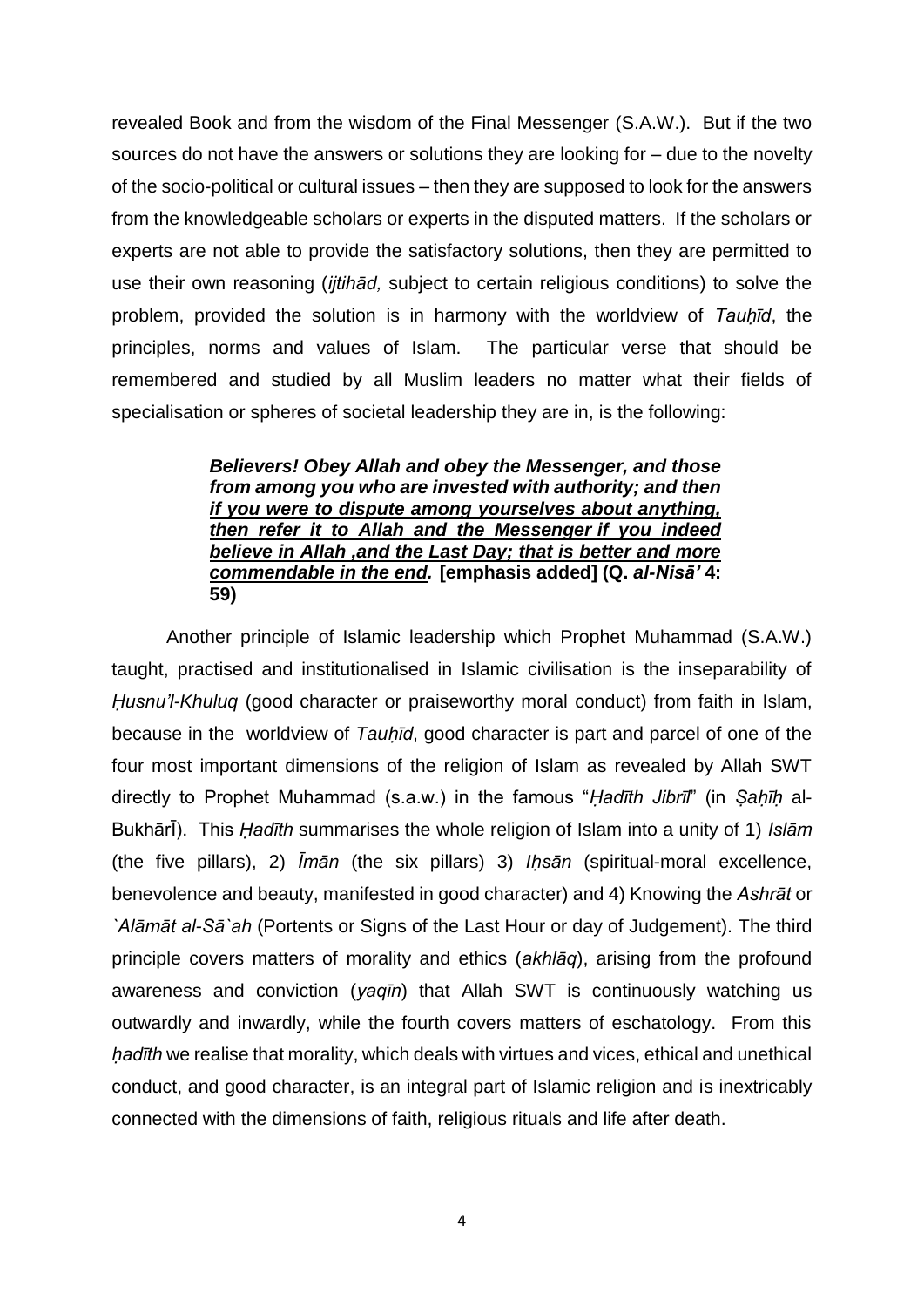Muslim political and national leaders need to be reminded that good moral character and good ethical behaviour are the **direct outcome** of being a Believer in Islam and follower of the prophetic model of leadership. This is made clear in no uncertain terms by the Prophet (S.A.W.) himself when he said, "*I have been sent only to bring to perfection the virtues of good character*<sup>"</sup> (al-Baihaqī). It is hoped that Muslim leaders or masses who are exposed to this profound truth in the Qur'an and the *Sunnah* as well as in the syllabus of leadership transformation programmes organised by Muslim organisations, the long-standing conceptual and behavioural disconnect between religion and ethics will be removed from the flawed mental frames of Muslim leaders or masses. Then the regeneration of the culture of good character and moral integrity as required by the prophetic paradigm of leadership should become one of the primary goals of the transformation of Muslim political culture and behaviour in the decades ahead.

In order to highlight the supreme importance of good character and ethical behaviour of Muslims in the religion, society and culture of Islam, we decide to provide below several relevant quotations. It is expected that no Muslim politician, cadre, follower or supporter will continue to behave or act immorally or unethically in the political arena or in national governance as long as they are Muslims. All the texts on *ḥadīth* are taken from the collection of Abu Amina Elias from the website [https://www.abuaminaelias.com/good-character-is-the-path-to-salvation/February 13,](https://www.abuaminaelias.com/good-character-is-the-path-to-salvation/February%2013) 2016.

> Allah praised the Prophet's character and set him as the example for all Believers to follow. Allah said [intranslation]:

### *Verily, you (O Muhammad) are upon great moral character***. (Q.** *al-Qalam* **68:4)**

Ibn Kathir comments on this verse, saying:

The meaning of this verse is that the Prophet would emulate the Quran in its commands, its prohibitions, and it became his temperament. His character became accustomed to it and he abandoned his visceral carnal nature. Whatever the Quran commanded he did, and whatever it prohibited he abstained. Along with this, Allah ingrained within him great character traits of modesty, generosity, courage,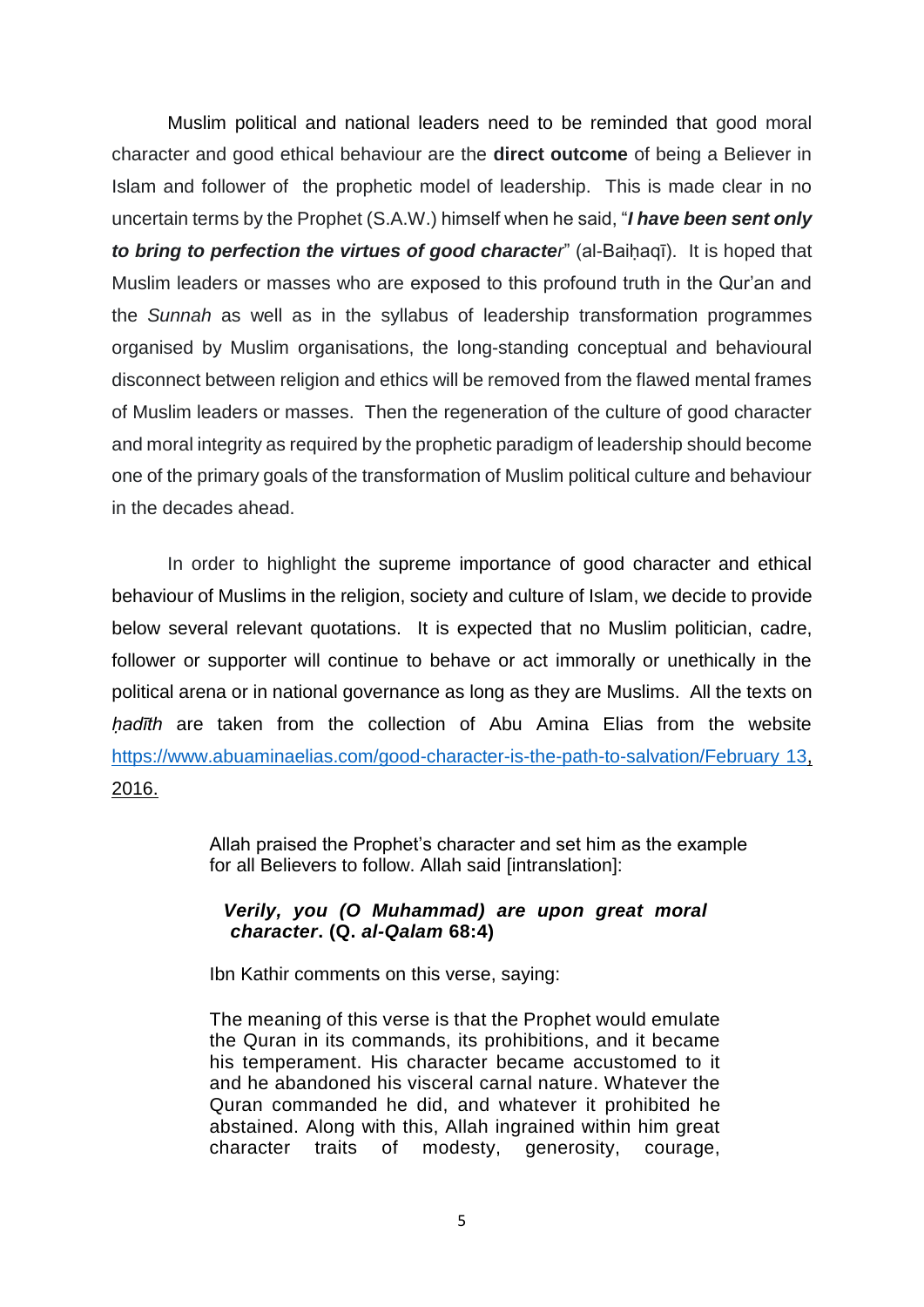forgiveness, forbearance, and every beautiful trait. (Source: Tafsīr ibn Kathīr 68:4)

The primary mission of the Prophet was to instil good character within the Believers in every aspect of their lives.

Abu Huraira reported: The Messenger of Allah, peace and blessings be upon him, said:

*Verily, I have only been sent to perfect righteous character.* (Source: Musnad Aḥmad 8729), Grade: *[Sahih](http://dailyhadith.abuaminaelias.com/2012/11/02/hadith-on-character-the-prophet-was-sent-only-to-teach-righteousness-to-the-believers/)*

Malik reported: The Messenger of Allah, peace and blessings be upon him, said:

*I have been sent to perfect good character.* (Source: al-Muwaṭṭa 1614), Grade: *[Sahih](http://dailyhadith.abuaminaelias.com/2011/02/01/the-prophet-was-sent-to-perfect-good-character/)*

Jabir ibn Abdullah reported: The Messenger of Allah, peace and blessings be upon him, said:

### *Verily, Allah has sent me to perfect noble morals and complete good deeds.* (Source: al-Mu'jam al-Awsat 7073), Grade: *[Hasan](http://dailyhadith.abuaminaelias.com/2016/02/12/hadith-on-morals-allah-sent-muhammad-to-perfect-good-character-and-ethics/)*

….Since good character is so important, behaving in a morally upright manner is a religious obligation. The Prophet commanded Muslims to behave well in every circumstance and with every human being, not simply to those who are close to us.

Abu Dharr reported: The Messenger of Allah, peace and blessings be upon him, said:

 *Behave with good character toward the people.* (Source: Sunan al-Tirmidhi1987) Grade: *[Sahih](http://dailyhadith.abuaminaelias.com/2012/02/17/hadith-on-character-fear-allah-wherever-you-are-behave-with-good-character/)*

An-Nawwas ibn Sam'an reported: The Messenger of Allah, peace and blessings be upon him, said:

*Righteousness is good character and sin is what waivers in your heart and you hate for people to find out about* **it.** (Source: Ṣaḥīḥ Muslim 2553), Grade: *[Sahih](http://dailyhadith.abuaminaelias.com/2011/09/13/righteousness-is-to-have-good-character-sin-is-known-by-human-nature/)*

In another narration, The Prophet said: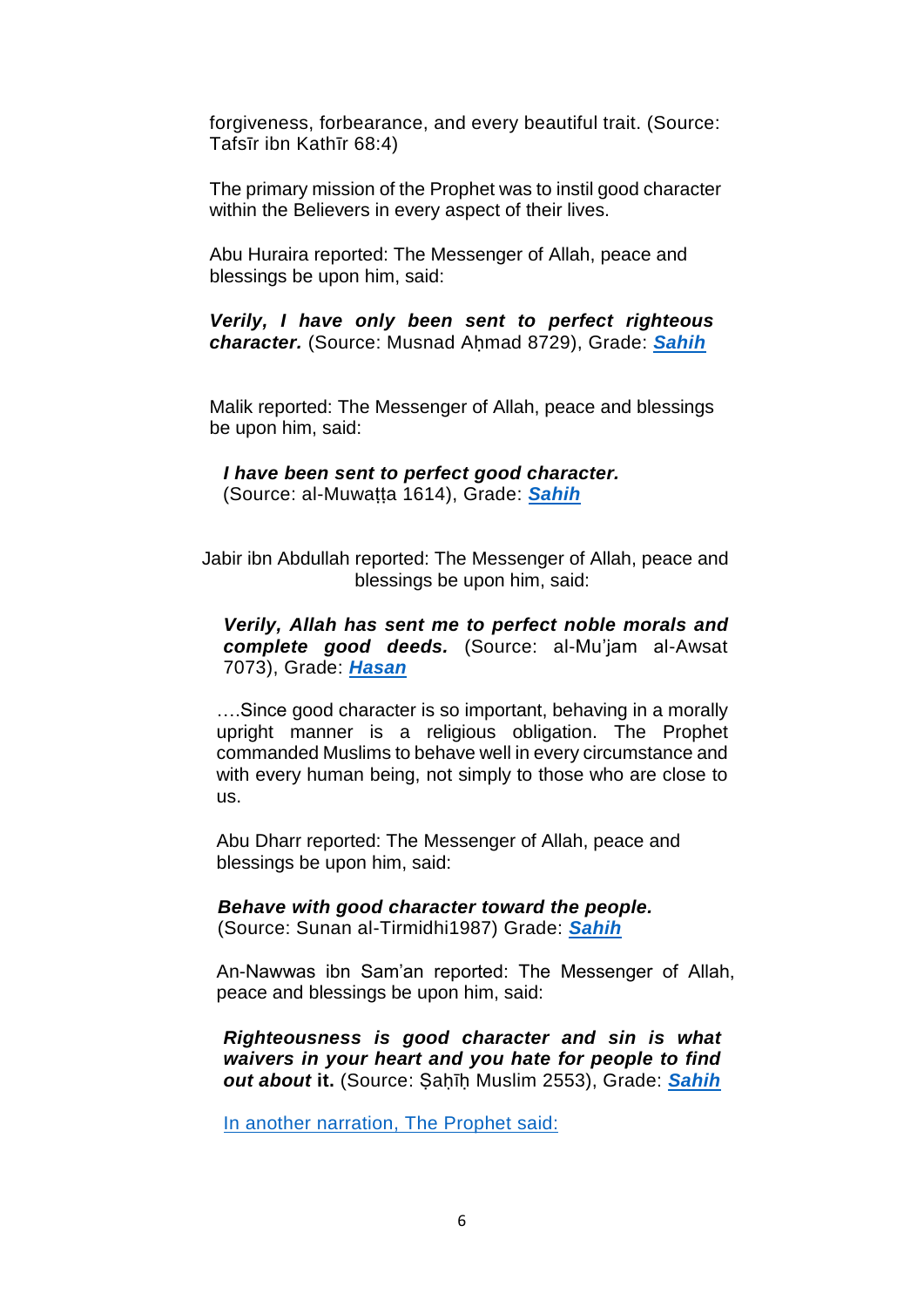*The servant will not reach the reality of Godfearing piety (taqwa) until he leaves what wavers in his heart.*  (Source: Ṣaḥīḥ al-Bukhārī 8), Grade: *[Sahih](http://dailyhadith.abuaminaelias.com/2012/09/30/ibn-umar-on-piety-the-reality-of-righteousness-is-to-leave-what-waivers-in-the-heart/)*

Ibn Al-Qayyim writes:

*The religion itself is entirely good character, so whoever surpasses you in character has surpassed you in religion.* **(**Source: Madārij [al-Sālikīn](http://dailyhadith.abuaminaelias.com/2012/09/07/ibn-al-qayyim-whoever-surpasses-you-in-good-character-has-surpassed-you-in-religion-and-spirituality/) 2/294)

Ash-Shatibi writes:

*The Shariah in its entirety only creates noble morals.*(Source: [al-Muwāfaqāt](http://dailyhadith.abuaminaelias.com/2011/02/01/the-prophet-was-sent-to-perfect-good-character/) 2/124)

Abdullah ibn Amr reported: The Messenger of Allah, peace and blessings be upon him, said:

*The best of you are those with the best character.* (al-Bukhari) Grade: *[Muttafaqun](http://dailyhadith.abuaminaelias.com/2012/03/26/hadith-on-character-the-prophet-preached-good-character-so-he-was-never-obscene/) Alayhi*

Abu Huraira reported: The Messenger of Allah, peace and blessings be upon him, said:

#### *The most complete of the Believers in faith are those with the most excellent character, and the best of you are the best in behaviour to their women.* (al-Tirmidhi) Grade: *[Sahih](http://dailyhadith.abuaminaelias.com/2012/01/10/hadith-on-women-the-best-of-you-are-the-best-in-character-to-their-women/)*

In another narration, the Prophet said:

*The best of you in Islam are those with the best character, if they have understanding.*(Ahmad) Grade: *[Sahih](http://dailyhadith.abuaminaelias.com/2016/04/11/hadith-on-character-the-best-people-in-islam-have-the-best-character-if-they-understand/)*

And in another narration, the Prophet said:

# *The most evil in my nation are the garrulous, the braggarts, and the pompous. The best of my nation are those with the best character.*

(al-Bukhari*: al-Adab al-*Mufrad) Grade*: [Sahih](http://dailyhadith.abuaminaelias.com/2012/09/04/hadith-on-speech-the-worst-muslims-in-this-nation-are-those-who-talk-too-much-and-spread-idle-talk/)*

Aisha reported: The Messenger of Allah, peace and blessings be upon him, said: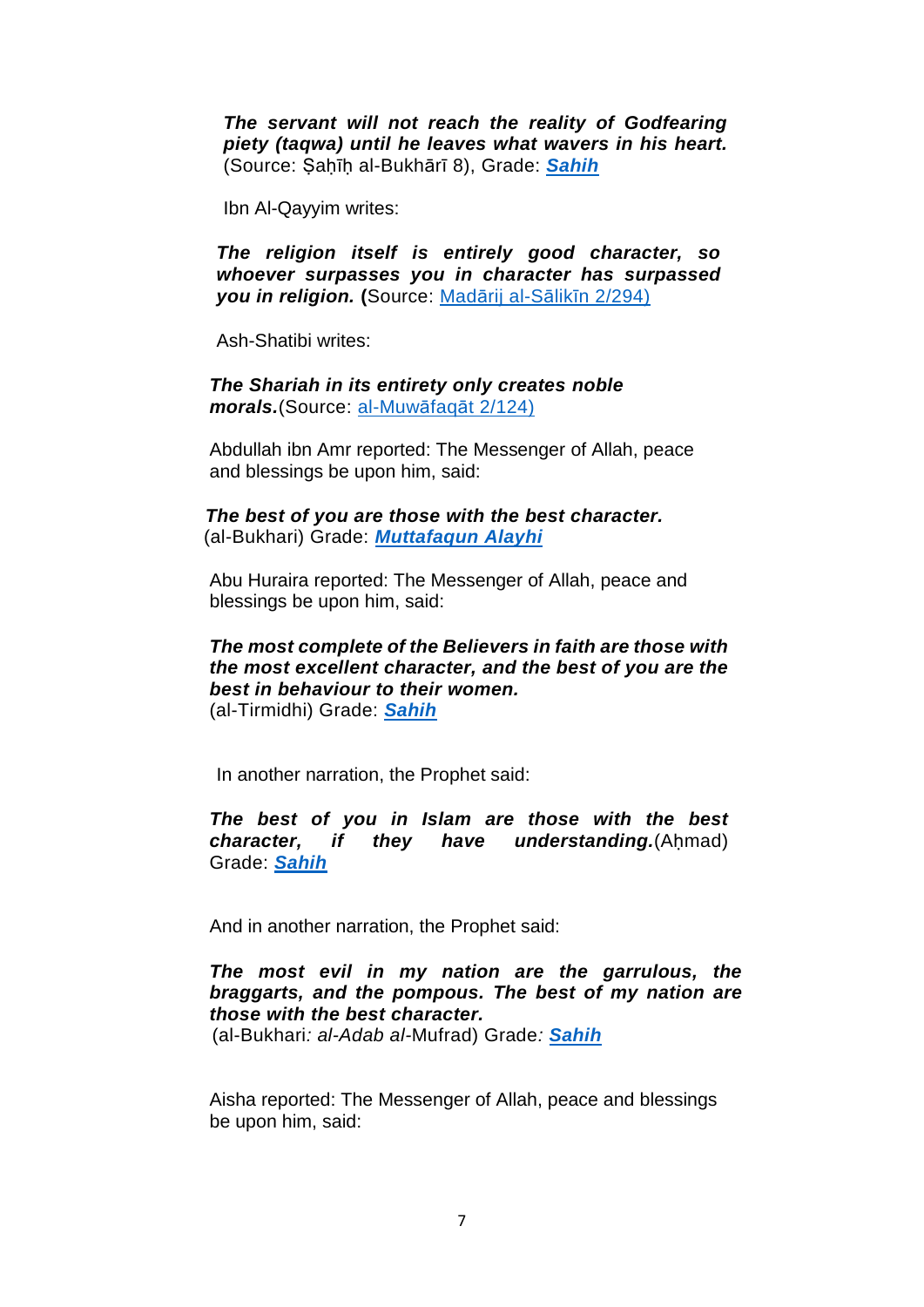*Verily, the Believers with the most complete faith are those with the most excellent character and who are most kind to their families.* (al-Tirmidhi) Grade: *[Sahih](http://dailyhadith.abuaminaelias.com/2011/03/23/faith-is-perfected-by-good-character-kindness-to-women-and-family-2/)*

Jabir ibn Samurah reported: The Messenger of Allah, peace and blessings be upon him, said:

### *Verily, obscenity and immorality are not part of Islam. Verily, the best people in Islam are those with the best character.*

(Aḥmad) Grade: *[Sahih](http://dailyhadith.abuaminaelias.com/2016/04/03/hadith-on-islam-the-best-muslims-are-those-with-the-best-character/)*

Ibn Umar reported: A man said, "O Messenger of Allah, which of the Believers is best?" The Messenger of Allah, peace and blessings be upon him, said:

### *Those with the best character.* (Ibn Mājah) Grade: *[Hasan](http://dailyhadith.abuaminaelias.com/2012/09/13/hadith-on-wisdom-the-best-believers-have-the-best-character-and-prepare-for-death-by-doing-good-works/)*

Abu Darda reported: The Messenger of Allah, peace and blessings be upon him, said:

# *Nothing is heavier upon the scale of the Believer on the Day of Resurrection than his good character. Verily, Allah hates the shameless, obscene person.*

(al-Tirmidhi) Grade: *[Sahih](http://dailyhadith.abuaminaelias.com/2012/03/31/hadith-on-character-good-character-is-the-heaviest-on-the-scale-and-allah-hates-shameless-obscenity/)*

Aisha reported: The Messenger of Allah, peace and blessings be upon him, said:

*Verily, the Believer may reach through his good character the status of one who regularly fasts and prays at night.*  (Abī Dāwūd) Grade: *[Sahih](http://dailyhadith.abuaminaelias.com/2010/11/21/good-character-is-equal-to-many-ritual-acts-of-worship/)*

Usamah ibn Shareek reported: I witnessed the bedouins ask the Prophet, saying,

"O Messenger of Allah, what is the best thing a servant may be given?" The Messenger of Allah, peace and blessings be upon him, said:

## *Good character.* (Ibn Mājah) Grade: *[Sahih](http://dailyhadith.abuaminaelias.com/2014/01/11/hadith-on-character-good-character-is-the-best-thing-to-be-given-to-people/)*

Abu Huraira reported: The Prophet was asked, "What enters most people into Paradise?" The Messenger of Allah, peace and blessings be upon him said: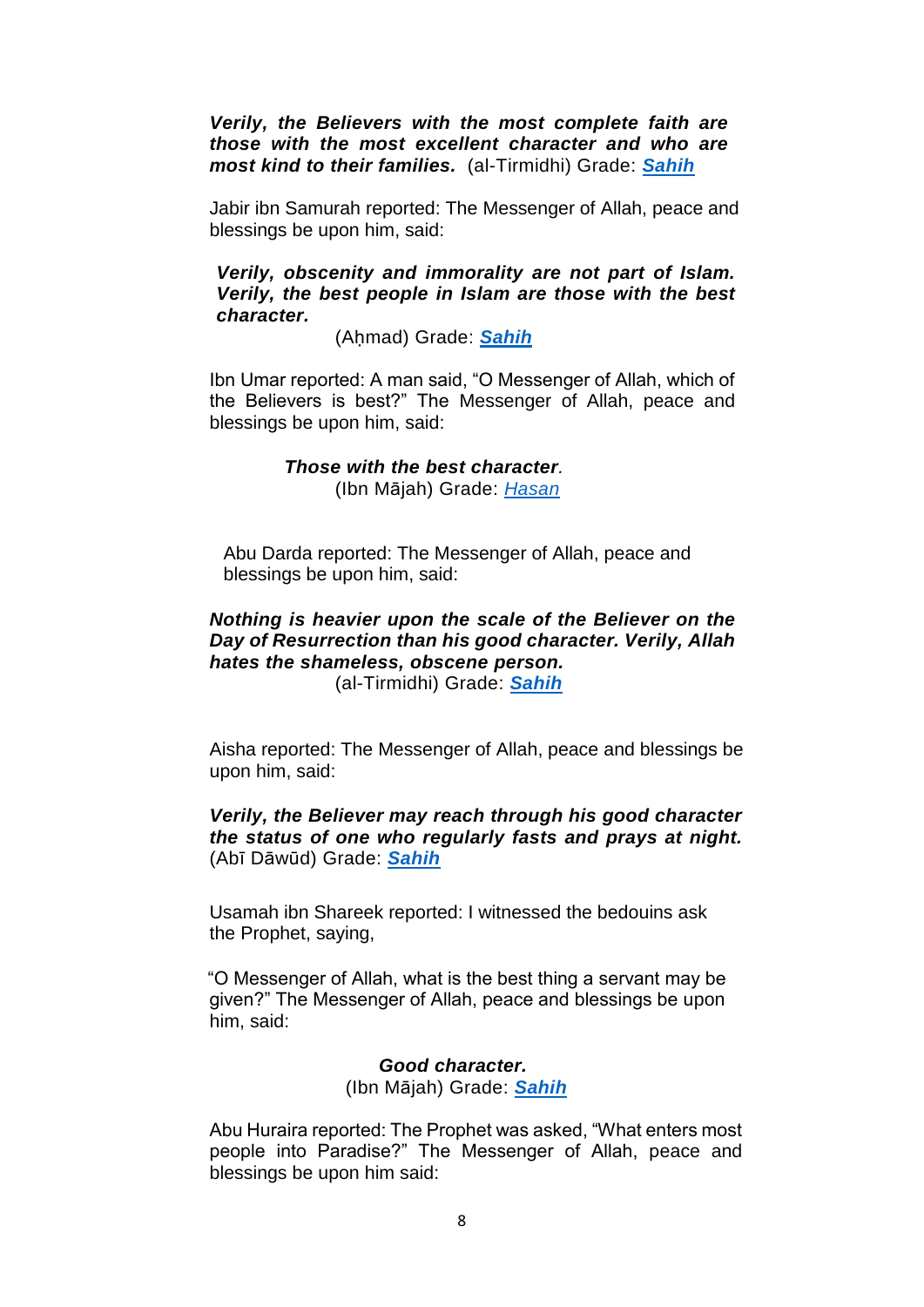### *Righteousness and good character.*

Sahl ibn Sa'd reported: The Messenger of Allah, peace and blessings be upon him, said:

*Verily, Allah is generous and He loves generosity and exalted character, and He detests vanity.* (Source: Sunan al-Kubrā 19134), Grade: *[Sahih](http://dailyhadith.abuaminaelias.com/2013/04/08/hadith-on-generosity-allah-is-generous-and-he-loves-generosity-and-good-character/)*

For all of these reasons, the Prophet would supplicate for good character and he encouraged us to ask Allah for good character as well.

Aisha reported: The Messenger of Allah, peace and blessings be upon him, said:

*O Allah, you have made my form excellent, so make my character excellent.* (Source: Musnad Ahmad 23871), Grade: *[Sahih](http://dailyhadith.abuaminaelias.com/2016/04/03/hadith-on-character-the-prophet-would-supplicate-for-good-character/)*

Jabir ibn Abdullah reported: The Prophet, peace and blessings be upon him, said:

*O Allah, guide me to the best deeds and the best character, for no one guides to the best of them but you. Protect me from evil deeds and evil character, for no one protects from the evil of them but you.* (Source: Sunan al-Nasā'ī 896), Grade: *[Sahih](http://dailyhadith.abuaminaelias.com/2015/04/01/hadith-on-prayer-o-allah-guide-me-to-the-most-righteous-deeds-and-character/)*

[\(https://www.abuaminaelias.com/good-character-is-the-path-to](https://www.abuaminaelias.com/good-character-is-the-path-to-salvation/February%2013)[salvation/February 13,](https://www.abuaminaelias.com/good-character-is-the-path-to-salvation/February%2013) 2016.)

The inculcation of the above Prophetic sayings regarding the supreme value of good character and behaviour should lead Muslim political or national leaders to give priority to, and be more concerned with, the elimination of unethical or immoral conduct in the Muslim society, governance and national development. The erstwhile disconnect between faith and good character in the mental frame of many Muslims shall no longer be tolerated in Muslim societies and governance transformed, at least at the conceptual level.

It is our conviction that under the current deplorable circumstances, the goal of moral-ethical transformation of Muslim-Malay political behaviour and culture including true and lasting solidarity and unification of the Muslim *ummah* can only be achieved if the national and political leadership is constituted of leaders possessing not just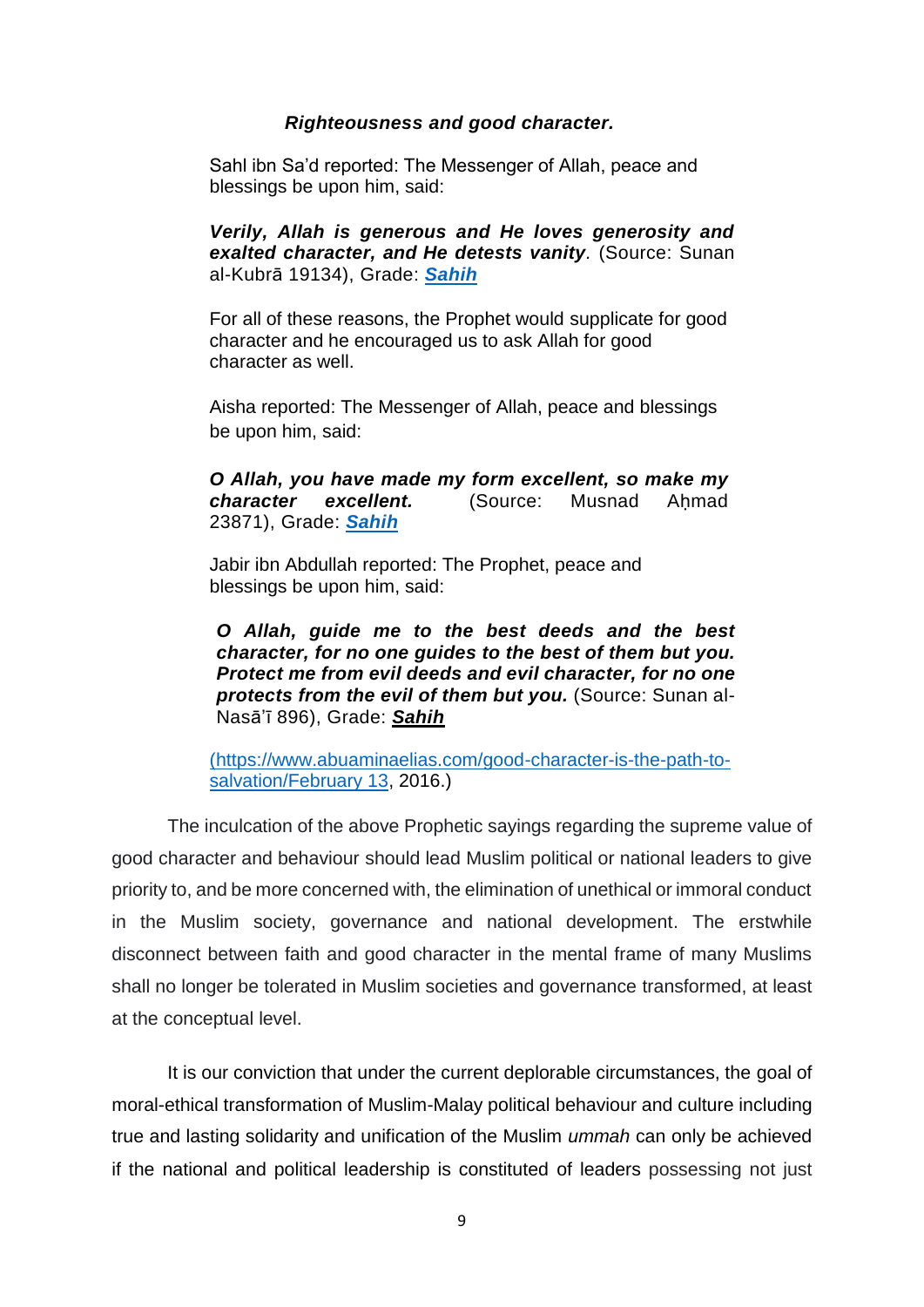professional competency or long experience in leadership position, but having high moral integrity, strong *īmān* and deep *taqwā* as the *conditio sine qua non* upon which other conditions can be added to meet the different needs of different circumstances.

We need to remember, first and foremost, that as individuals and as a Muslim community, we are living in an age which is characterised in the Qur'an by the term *fasād* (moral decadence, chaos, mischief, corruption, deceit, oppression and pollution) in the following verse:

> *Corruption, oppression, mischief, deviation and pollution have appeared on the land and at sea because of men's deeds: and so He will let them taste [the evil of] some of their doings so that they might return [to the right path] (Q. al-Rūm 30: 41).*

There is also no doubt that Muslims are going through an age which is regarded by Islamic religious scholars as the "end of Times" (*ākhir al-zamān*) in which many kinds of afflictions and tribulations (*fitnah*) including political *fitnah* would occur. Without strong, sincere and unshakeable *īmān* (deep faith and conviction in Allah SWT as the One and Only God, Creator, Guide, Sustainer, Controller, and Sovereign of all that exists and in His teachings) reinforced with deep, well-entrenched and invigorated *taqwā* (profound consciousness and constant mindfulness of Allah SWT, accompanied by obedience to His commandments as well as fear of transgressing His prohibitions), many Muslim leaders and elites would easily succumb to the dominant unislamic trends in this so-called "post-truth" and "post-normal" times. It is useful to remember in this regard that Believers have been cautioned by the Qur'an that they should not assume that they would have an easy life in this world just because they are people who have true faith in Allah SWT. The Qur'an refers to the inevitability of being tried by Allah SWT in several places, but the following verses should suffice our purpose:

> *We shall certainly test you by afflicting you with fear, hunger, loss of properties and lives and fruits. Give glad tidings, then, to those who remain patient*; *Those who when any affliction smites them, they say* **[with deep conviction]***: "Verily, we belong to Allah, and it is to Him that we are destined to return." Upon them will be the blessings and*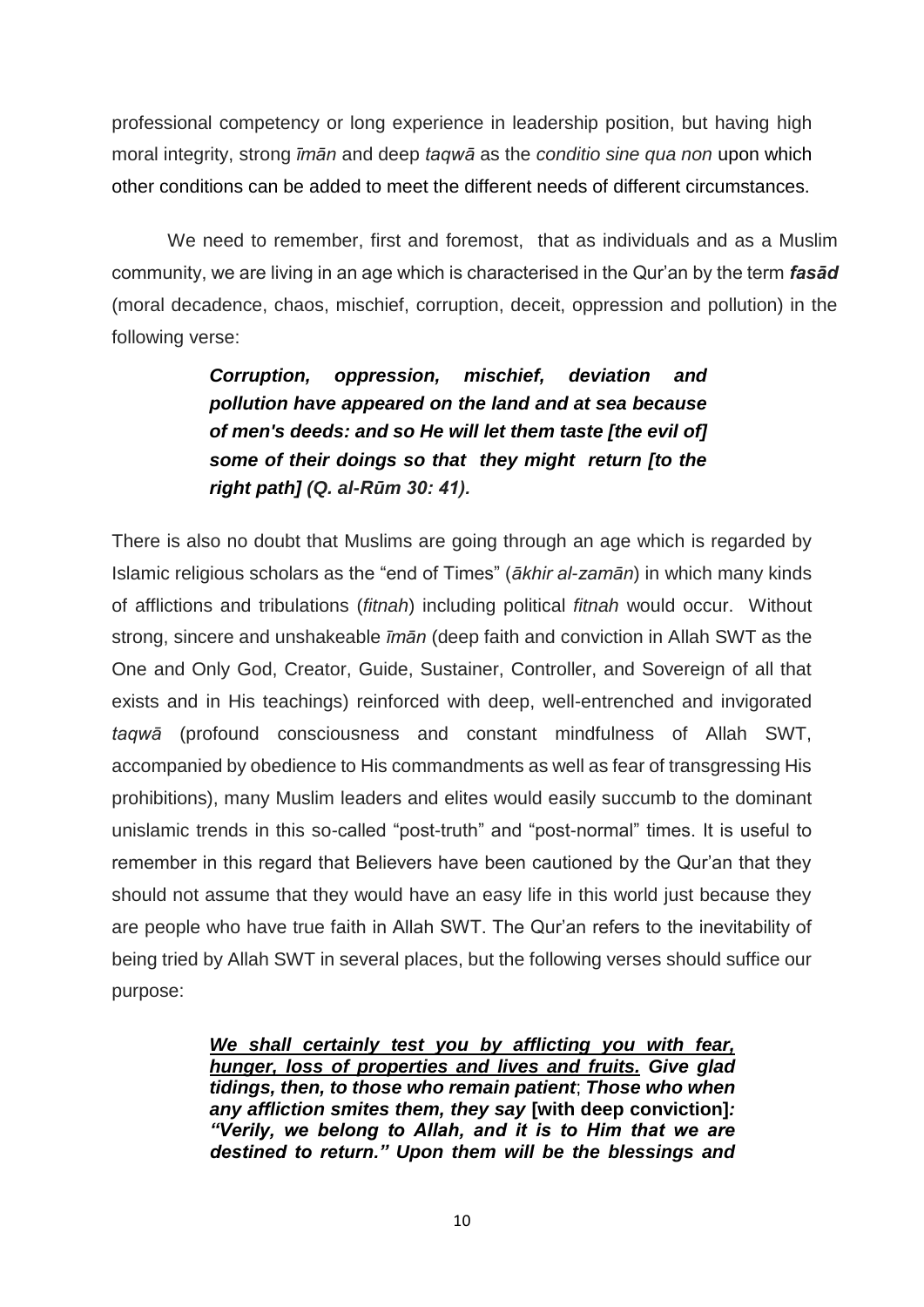### *mercy of their Lord, and it is they who are rightly guided*  **[emphasis added] (Q.** *al-Baqarah* **2:155)**

The current worldwide COVID-19 pandemic that forces whole nations to live under emergency conditions is another form of test for the Believers, because it puts many people in difficult economic, social and psychological circumstances. In facing these most challenging times in an age of global turbulence and moral decadence, Muslim societies, including Malaysia, need leaders to serve as role models of leading with courage, wisdom, genuine concern for people's welfare, moral integrity, humility, compassion, simplicity and transparency. It is with those moral-ethical leadership qualities that Divine blessings, assistance and protection would descend upon the community and help it to be resilient to face the trials and tribulations. Hence the importance and necessity for the Muslim community, not only in Malaysia but in all Muslim countries, to plan for the production of this new breed of leaders to lead the Muslim communities out of the whirlpool of political corruption and hypocrisy towards the oasis of justice, moral excellence and true wellbeing (*al-Falāḥ*) in this world and in the Hereafter as represented by the *Ummah Wasaṭ* vision of the Qur'an. These new leaders, we reiterate, should come from personalities who are selfless, sincere, competent, tolerant and humble leaders of high integrity with God-fearing character, possessing sound knowledge and wisdom regarding complexities of the contemporary world and exposure to multi-ethnic and multi-religious dialogues. This leadership factor is the driving force and the most crucial factor for the transformation of Muslim societies, cultures and politics in the future.

 It is crucial, too, that these leaders possess transparent and ethically clean track record in whatever profession they were trained in or whatever public position they held at state or federal levels, and that their motives for political management and leadership have to be ethically-driven and proceed from hearts (*kalbu*, or *hati nurani* in Malay) which are filled with genuine concern, compassion, empathy and love for the welfare of the people as a whole. These leaders should truly be embodiments of the principles of "*bersih* (morally and spiritually)*, cekap dan amanah*" (clean, efficient/competent and trustworthy) which became very popular in public administration of the 1983-1988 period. Last but not least, they have to provide good examples of leadership within the democratic political system, practice democratic and servant-leadership principles, and respect the results of democratic elections even if the results are not in favour of the Muslim communities.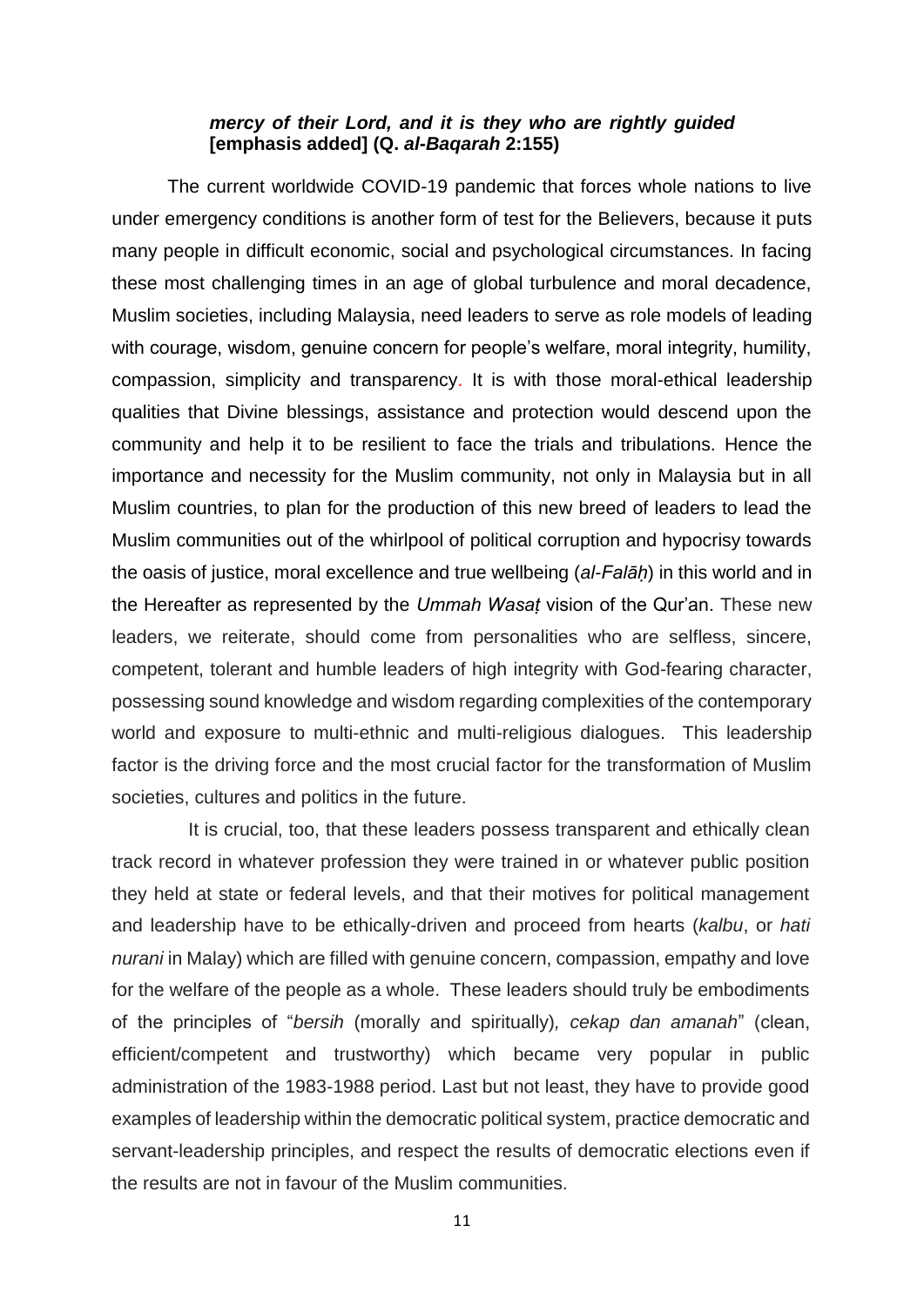In the Malaysian context, we envisage that the new breed of *ummatic* leadership in the Malaysian socio-political context will shoulder heavier responsibilities particularly for those Muslims aspiring to be national and political leaders. This is because we believe the future of the world and Malaysia would be far more challenging and far more spiritually and ethically demanding. Already we are witnessing many of the Minor Signs of the Last Hour as described and prophesied by Prophet Muhammad (s.a.w.) in many authentic *ḥadīths*. We have seen enough moral decay and chaos in Malaysian politics already because the people as a whole and the Muslim community and leaders have been operating in a political culture propped up by racial and communal leadership, and sustained by materialistic and pragmatic values.

Therefore, it is high time the Muslim intelligentsia and intellectuals in Malaysia demand that Muslim political leadership culture and values be spiritually and morally transformed so that the Muslim *ummah* could finally emancipate itself from the current toxic, demoralising and self-destructive political culture, not to speak of the more depressing trials to come in the future. This requires long-term construction of a new culture of justice, moral excellence, and balance between material and spiritual wellbeing – the main goals of *Ummah Wasaṭ* that Allah SWT has clearly ordained for the Muslim Community. In this connection, budding politicians with ambition to be top political leaders, youthful aspirants for political leadership, and those seriously contemplating to enter the world of politics and national leadership among Muslims – of whatever ethnic origin, from East Malaysia or West Malaysia – must seriously consider acquiring the praiseworthy qualities of the new breed of leaders because of the more challenging future scenarios and the anticipated worsening global conditions.

Bearing in mind the failures and mistakes of current leadership culture and system the new leaders must not to repeat the mistakes, follies and treacherous acts of the current generation. In fact, they must resolve to become the future moral saviours of the *ummah* who shall redeem the lost dignity and honour of the Malay-Muslim community. We list below some of the most important spiritual, moral, psychological and intellectual qualities for future transformational Muslim political leadership: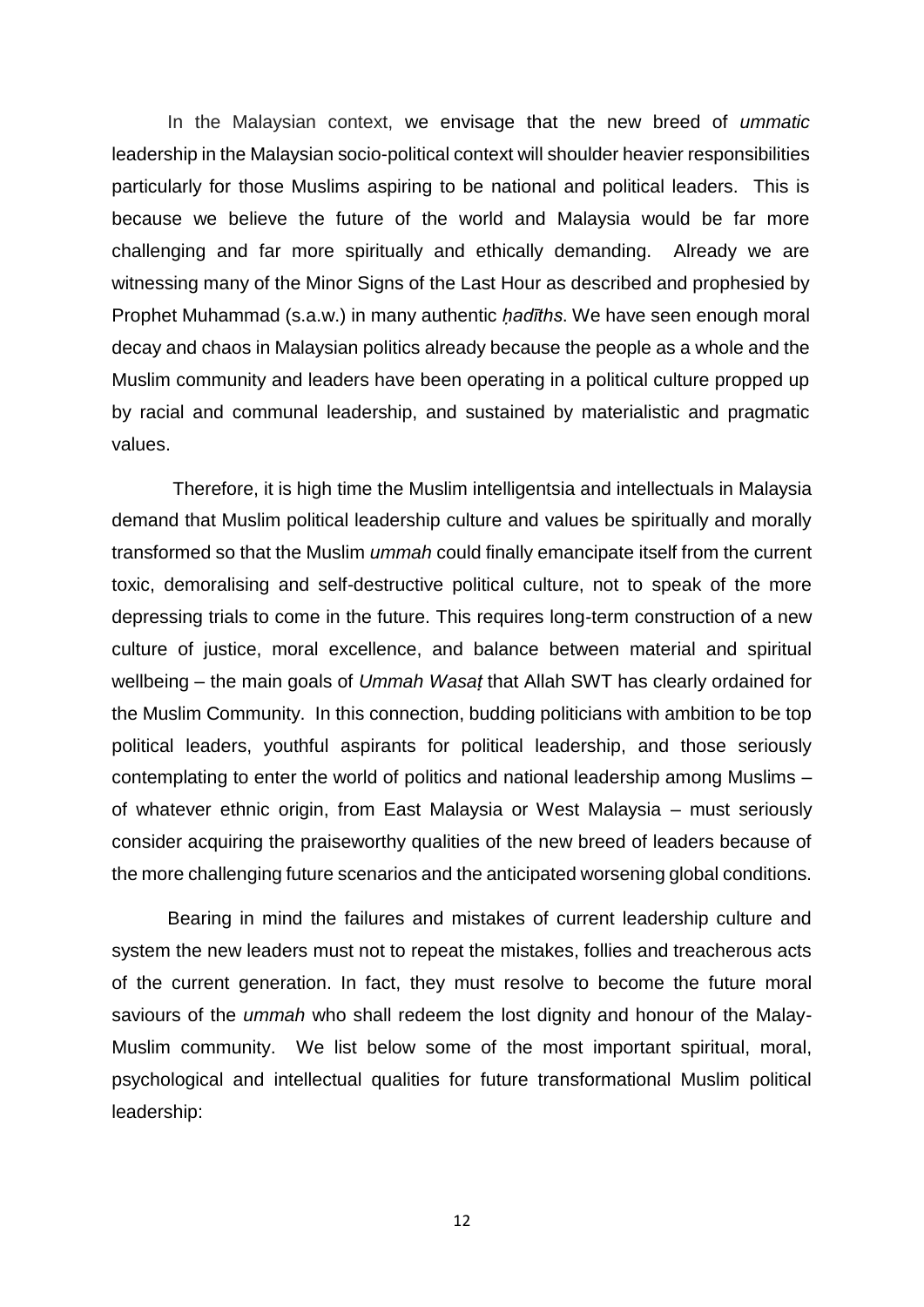A). Possessing and practising the principles of justice (*`adl*), spiritual-moral values of goodness, benevolence and spiritual beauty (*khairiyyah*, *iḥsān*), balance (*tawāzun, i`tidāl*), integrity (*amānah, istiqāmah, ṣidq*), humility (*tawāḍu'*), sincerity (*ikhlāṣ*), humility, selflessness, accountability (*mas'ūliyyah*) to Allah SWT, high integrity, possessing sound knowledge and wisdom regarding complexities of the contemporary world and exposure to multi-ethnic and multi-religious dialogues. Their highest objective in life is to seek the good pleasure of Allah SWT (*ibtighā'* and *ittibā` riḍwāni'Llāh*) in addition to the principle of obedience (*ṭā`ah*) to Allah SWT, to Prophet Muḥammad (S.A.W.) and to the suitably and properly appointed or elected authorities (*ulu'l-amr*).

B). Having professional knowledge and competency in different useful areas of specialisation, with relevant and appropriate skills that the time and changing circumstances call for, in addition to (i) having strong commitment to the `*Aqīdah, Sharī`ah* and *Akhlāq* of Islam, as well as to the *Maqāṣid al-Sharī`ah*, and (ii) having a good knowledge of the history of the nation and of the cultural, social, political, economic and religious development as well as the diversity of contemporary Malaysia;

C). Possessing the integrated personality and characteristics of *Mu'minūn* as highlighted in the Qur'an and the *Sunnah,* characterised by (i) good spiritual intelligence as the most important quotient, based on the values of *Īmān*, *Taqwā*, *Iḥsān*  and *Maḥabbah*; together with (ii) good moral intelligence based on good character (*ḥusn al-khuluq*), including enjoining the *ma`rūf* and prohibiting the *munkar* together with other praiseworthy moral qualities (*ṣifāt maḥmūdah*); (iii) good emotional intelligence; (iv) good social intelligence with the values of love, empathy and compassion; (v) good creativity intelligence to face new challenging circumstances (vi) good adversity quotient to cope and manage crisis or emergency situations and (vii) good intellectual quotient to be able to absorb new knowledge and acquire or cope with new technologies;

D). Having strong Islamic brotherhood (*ukhuwwah Islāmiyyah*) principles, values and *ummatic* consciousness which transcend ethnic, linguistic or geographical identities or interests. With regard to relationship with non-Muslim individuals or communities, the strong Islamic brotherhood bond does not and should not lead to the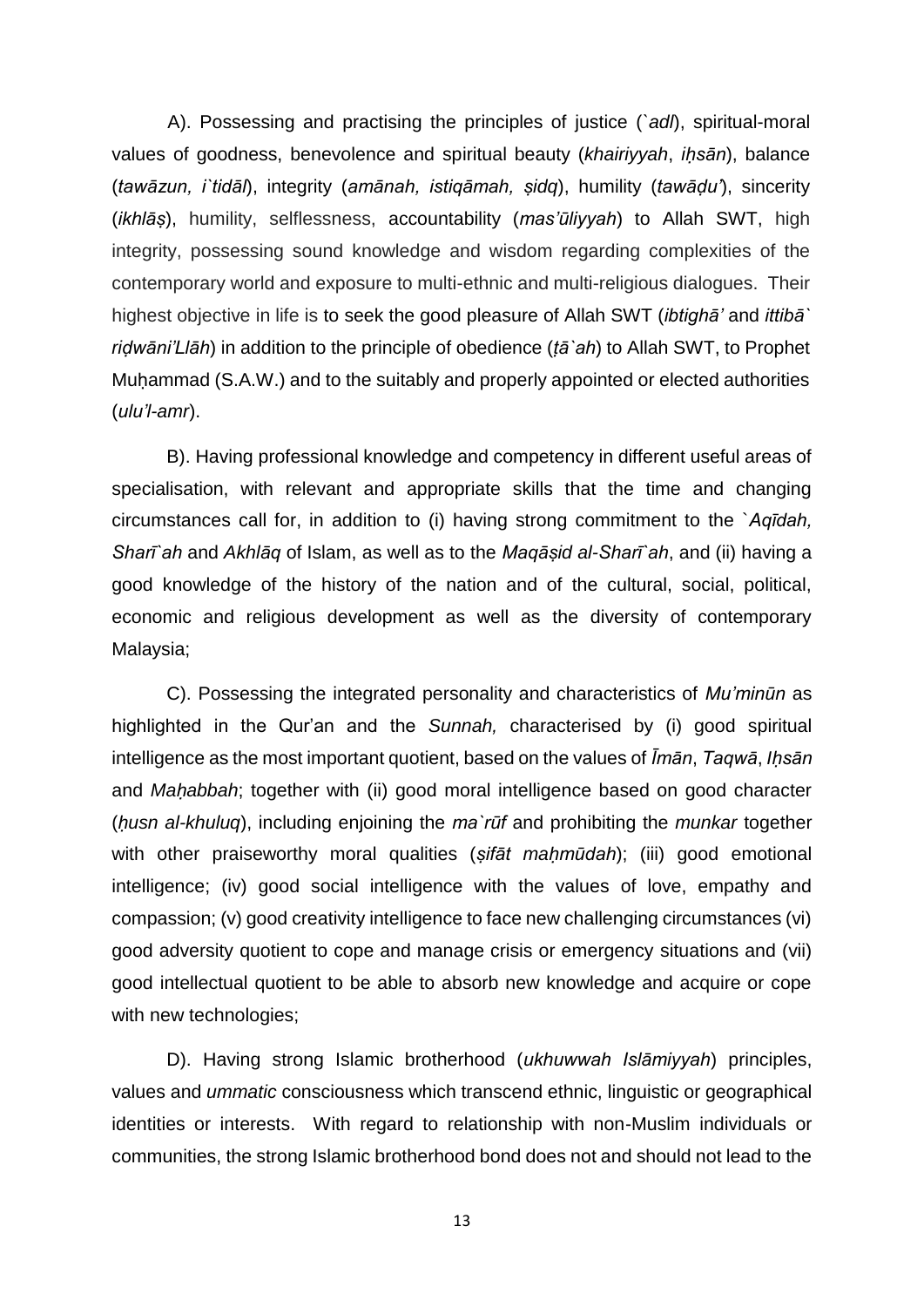weakening of peaceful and harmonious relations with them. In fact, prominent contemporary Islamic religious scholars around the world have been preaching and writing that, in light of the fact that the Qur'an enjoins peaceful and friendly relationship with fellow human beings of different religions under normal circumstances, and that non-Muslims are creatures of the same God and endowed with the same original primordial *fiṭrah*, Muslims should foster the brotherhood of common humanity (*ukhuwwah insāniyyah*) with their non-Muslim co-citizens in spite of the religious differences.

 E).The ability to plan for cooperation or working together in peace and harmony with non-Muslims as neighbours, colleagues, co-citizens or foreigners, on the basis of respecting human dignity (*karāmah insāniyyah*) in spite of religious or ethnic differences; observance of the values of tolerance; respect for the rights of non-Muslims to believe in and practise their respective religions; acceptance of interreligious and inter-cultural diversities; empathy, compassion and mercy – all of which are guided by the humanistic teachings of Islam (*insāniyyatu'l-Islām*), the compassion of Islam (*raḥmāniyyatu'l-Islām*) and the excellent examples (*uswah ḥasanah*) of interreligious communication and humanistic relationship bequethed by the Prophet (s.a.w.) as well as following the Prophetic mission and method of *Raḥmatan li'l- `Ālamīn*. It is very important that Muslim political leaders of Malaysia remember and take lessons from the following decree of Allah SWT:

> *It may well be that Allah will implant love between you and those with whom you have had enmity. Allah is Most Powerful; and Allah is Most Forgiving, Most Compassionate.*

*Allah does not forbid that you to be kind and just to those who did not fight against you on account of religion, nor drove you out of your homes. Surely Allah loves those who are equitable.*

. *Allah only forbids you to be friends with those who have fought against you on account of religion and who have driven you out of your homes and have abetted in your expulsion. And any who make friends with them, they are the wrong-doers.* **(Q.** *al-Mumtaḥinah* **60: 7-9)**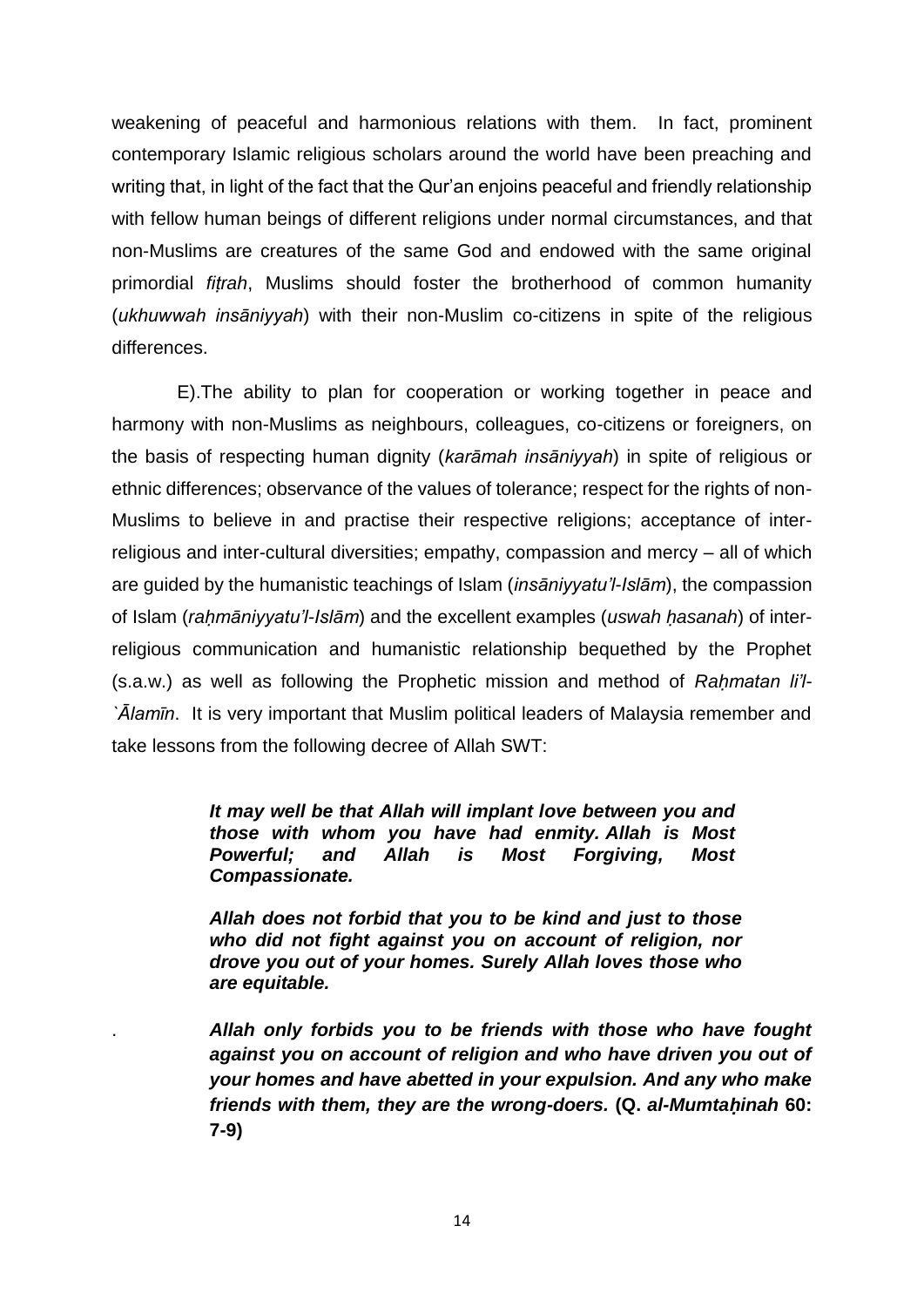F). The knowledge and ability to spread the true message of the Qur'an and the *Sunnah* in the spirit of upholding the principle of justice and fairness, the principle of "knowing one another" (*ta`āruf*), religious tolerance (*tasāmuḥ*), respect for other people's rights, peaceful co-existence and spreading of compassion and mercy to all the worlds. Another important lesson from the Qur'an for Muslim leaders is that they should not follow or comply with the demands or pressures of the masses or of the followers if the demands and the pressures go against the tenets of justice, fairness and truth. They should realise that many popular demands or decisions of the grassroot leaders may conflict with Islamic religious principles or teachings. As good Islamic leaders they have to uphold justice and fairness even if their stand is disliked or rejected by the followers or grass-root leaders. They should be prepared to step down if they are pressured to compromise Islamic religious or ethical principles by the grassroot leaders or by their followers.

G). Readiness to strive and sacrifice time, money and energy for furthering the cause of Allah SWT (*fi sabīli'Llāh*); as exemplified by the early adherents of Islam and the Companions of the Prophet (s.a.w.). The new breed of political and national leaders should also be ready to work collectively and unselfishly for the betterment of the nation and for the wellbeing of the people as a whole, and not just for their own religious, ethnic communities or parties. They need to learn how to balance their commitment to the commonly-shared national ideals and their commitment to the advancement of the *ummah*, to gain goodness and wellbeing in this world and in the Hereafter (*ḥasanah fi'd-dunyā* and *ḥasanah fi'l-ākhirah*).

H). Ability to establish and strengthen transnational network or collaboration as dictated by the principle of Islamic solidarity and brotherhood (*ukhuwwah Islāmiyyah*), without diminishing the spirit of patriotism and requirements of citizenship to Malaysia. In Southeast Asia, we would expect Muslim communities of Indonesia, Brunei and Singapore to be able to produce in the future Muslim NGOs or institutions which would be able to strengthen the social, educational, economic and political positions of the Muslim *ummah* in Malaysia. It is foreseeable that in the next two to three decades, the globalising Islamic religious solidarity and trans-national collaboration efforts will play greater and more impactful roles in strengthening regional and global Islamic religious unity, and accelerating the growth of new and innovative Islamic educational, cultural, economic and political institutions in Malaysia and in Southeast Asia. The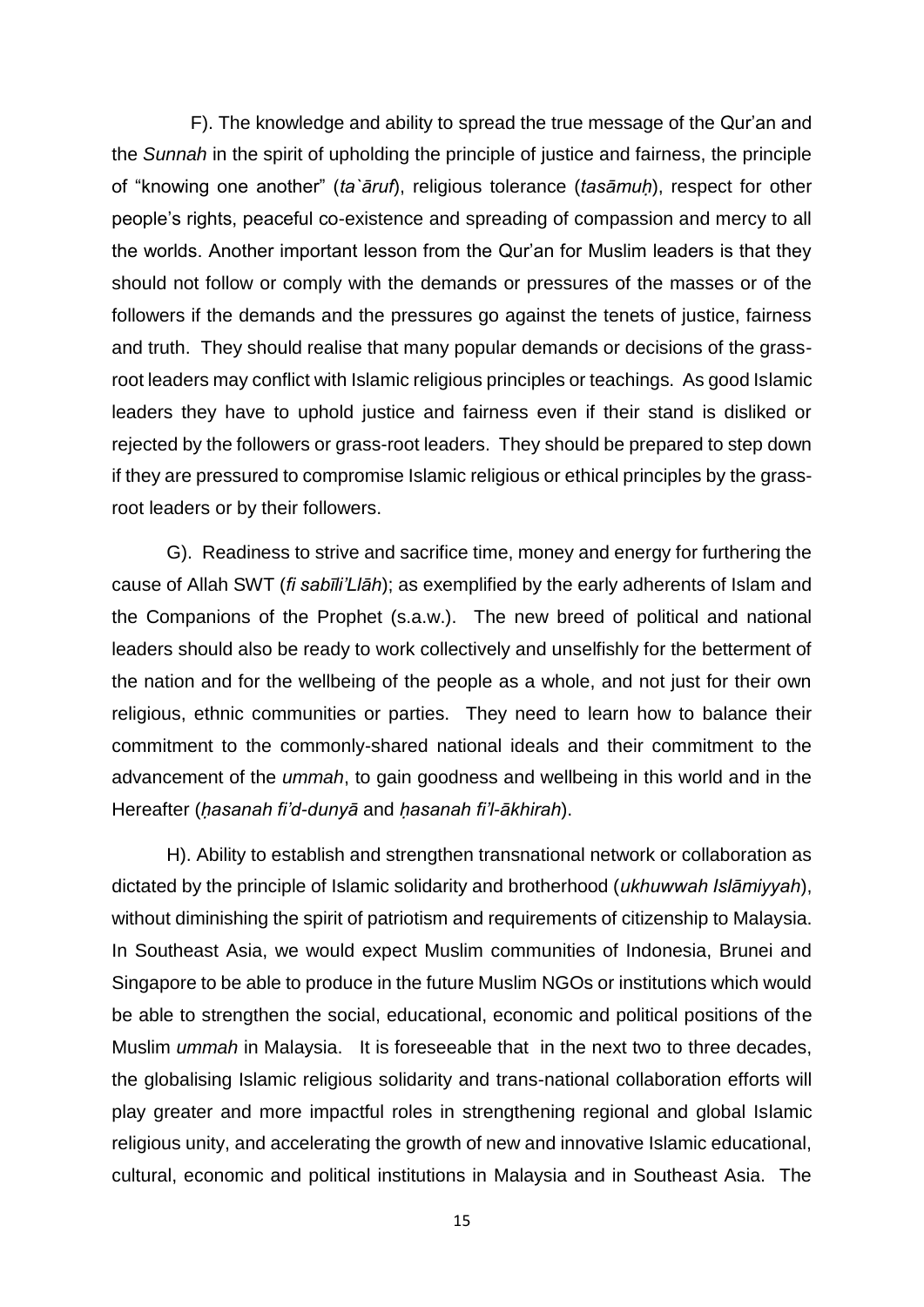emerging Muslim culture and civilisation in Southeast Asia led and nurtured by the new breed of Muslim leaders in Malaysia, Indonesia, Brunei, Singapore, Thailand, Kampuchea and the Philippines in the next decade or more could well be the new model of peaceful multicultural and multireligious co-existence and cooperation within the context of a resurgent Asian continent.

This new breed of Islamic leaders can be produced, we believe, by adopting, following and going through what we would call the Theocentric Leadership Paradigm (TLP) based on the Prophetic model which we mentioned above. Nevertheless, in order to produce and sustain the new breed of leaders on a large and regular scale, it would be ideal if the appropriate educational infrastructure is available locally or internationally to serve as the breeding ground in which the seeds of *ummatic* future leadership could sprout.

With regard to the mechanism for the major transformation agenda of Muslim political or national leadership, namely a systematic and institutionalised spiritual education for the Muslim leaders and those aspiring to be managers or leaders of society, there are at least two important contributions of contemporary scholars that we can refer to for our benefit. The first is by Sa`īd Ḥawwā (1992), with the title *Tarbiyatuna al-Rūḥiyyah* and the second is by Dr. Yūsuf al-Qaraḍāwī (1993), *al-Ḥayāh al-Rabbāniyyah wa'l-`Ilm.* In this book al-Qaraḍāwī gives an excellent explanation as to why this kind of education is much needed today:

> From my real experience and field activities, either with the common people or with intellectuals, among the negligent people or those activists of a variety of Muslim NGOs, I draw the conclusion that they – without exception – are greatly in need of sincere education for the internalisation of true faith in all its dimensions (*Tarbiah Imani*).

> It is this *tarbiah* which cleans their hearts from love of this *dunya* and love of *diri* (self); which leads them towards Allah SWT; *tarbiah* which liberates them from worshipping matter; base desires and bad thoughts so that they would only be worshipping Allah, until they are able at the end to clean thoughts from polytheistic tendencies, clean the hearts from hypocrisy, remove the tongues away from making false speeches, clean the eyes from treachery, distancing words from fun and frivolousness, clean acts of worship from *riyā'* (ostentation), clean human interactions from fraud, and distancing life from contradictions. In other words, they are in need of cleansing of the soul as a basis of all forms of gain. (Yusuf al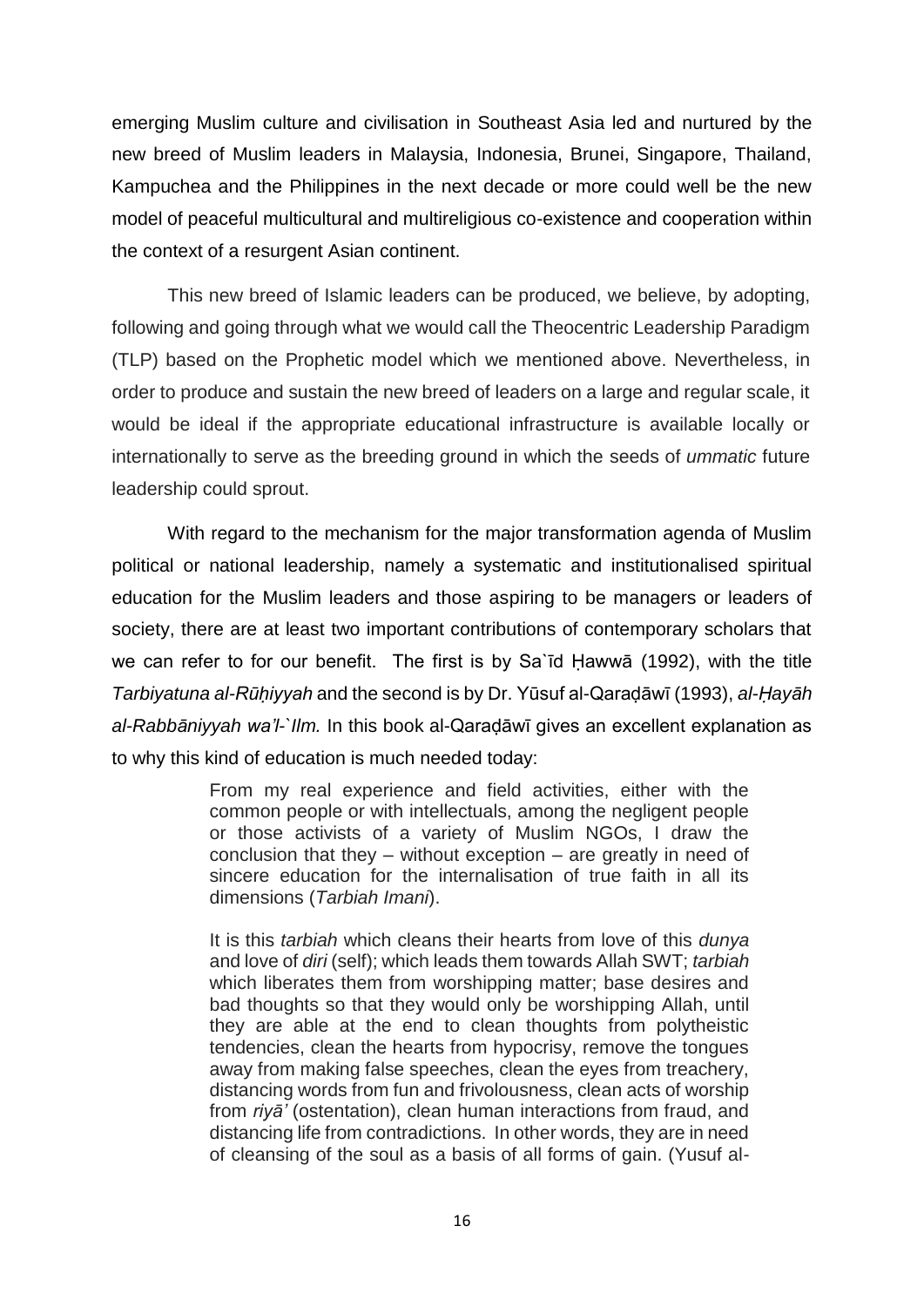Qaradawi, *Mensufikan Salafi dan Mensalafikan Sufi.* Yogyakarta: USWAH, 2008: 34)

Dr Yusuf al-Qaraḍāwī strongly urges the Muslim community to follow the example of spiritual-moral excellence of the earlier generation of Muslims based on the Prophetic model, in order to develop:

> [A] *Rabbānī* (God-oriented) Generation, emulate their morality and practice the 77 branches of faith in their lives, such that they would reach the level of *Iḥsān* (spiritual-moral intelligence and beauty) in which they worship Allah SWT as though they see Him, but even if they cannot (in fact) see Him, they are conscious that Allah SWT actually sees them. (Yūsuf al-Qaraḍāwī, *Mensufikan Salafi dan Mensalafikan Sufi.* Yogyakarta: USWAH, 2008:35)

Therefore, it is crucial that the spiritual *tarbiah* programmes be aimed at producing Muslim leaders and elites with the attributes of true *Mu'minūn* and *Muttaqūn*. One of the remarkable characteristics of true Believers is that, under adverse or favourable circumstances, they will respond in the most appropriate way as Allah SWT and the Prophet (s.a.w.) expect of them. But when they reach a higher level of spiritual relationship with Allah SWT, He would extend Divine love to them and their wishes would be fulfilled by Allah SWT. In a well-known *hadīth qudsī*, we are informed that as a result of the Believer's advanced spiritual development, Allah SWT would love him/her and would comply with his/her wishes:

> On the authority of Abu Hurairah (may Allah be pleased with him), who said that the Messenger of Allah (s.a.w.) said: "*Allah (Mighty and Sublime is He) said: Whosoever shows enmity to someone devoted to Me, I shall be at war with him. My servant draws not near to Me with anything more loved by Me than the religious duties I have enjoined upon him, and My servant continues to draw near to Me with supererogatory works so that I shall love him. When I love him I am his hearing with which he hears, his seeing with which he sees, his hand with which he strikes and his foot with which he walks. Were he to ask [something] of Me, I would surely give it to him, and were he to ask Me for refuge, I would surely grant him it. I do not hesitate about anything as much as I hesitate about [seizing] the soul of My faithful servant: he hates death and I hate hurting him.* (al-Bukhārī)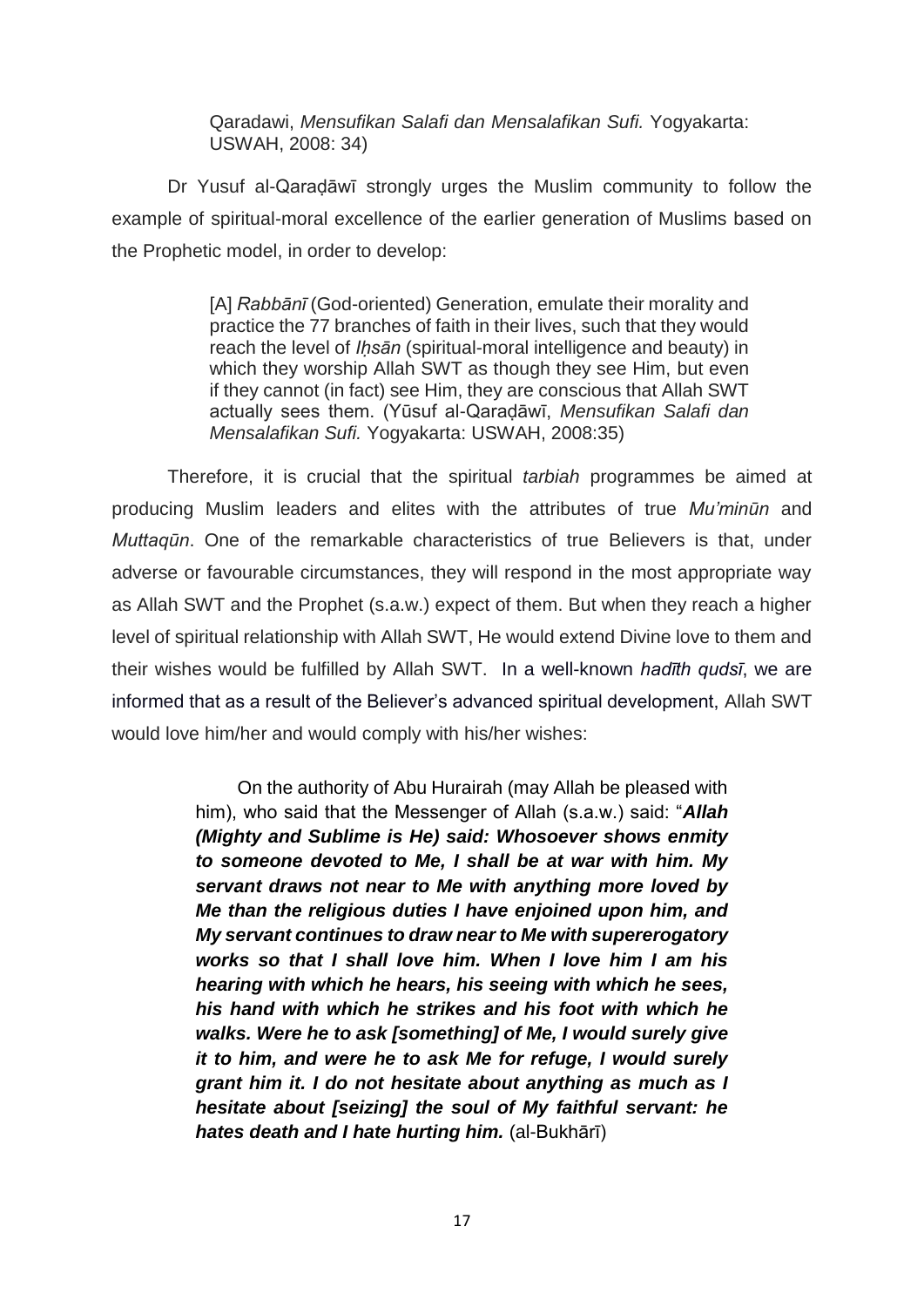Among the general Islamic intellectual, spiritual and social ingredients of the Theocentric Leadership Paradigm based on the prophetic model are the following:

> A). Understanding the worldview of the Qur'an to obtain the God-given *Furqān* (the Divine Criterion or Yardstick to distinguish Truth from Falsehood) and *Nūr* (Divine Light) by which Muslims would properly evaluate the present realities, challenges and crises, and practise Islam as a comprehensive and holistic Way of Life (*niẓām al-ḥayāh*).

> B). Understanding and imbibing the concept of *Ummah Wasaṭ* (The Community of Justice, Excellence and Balance) as the goal of the Muslim *ummah* in the world and in Malaysia, with the aim of attaining the ultimate goal of *al-Falāḥ* (true success and wellbeing in this world and in the Hereafter) and the *Riḍwāna'Lallāh* (goodly pleasure of Allah SWT) as the loftiest and highest human attainment.

> C). Constant consciousness of *al-Ākhirah* (the Hereafter) as the Real Life (*laḥiya' l-ḥayawān*) and True End to be attained via *iṣlāhi* (reformational) and *falāḥī* (true wellbeing-oriented) acts in this present worldly life. Muslims need to be motivated by the consciousness of the lofty stations promised by Allah SWT for the God-fearing Believers and Leaders on the one hand and the terrible sufferings, punishments and ignominy of *al-Jahannam* (Hell) on the other hand. Let the yearning for Divine *Riḍwān* (Goodly Pleasure) be the highest, noblest and loftiest activity of the *qalb* (spiritual heart) of Muslim leaders and elites, day and night.

> D). Constant vigilance to avoid the tricks, deceptions, traps or strategies of Satan, the pitfalls of *al-Khusrān* (real loss and misery in the Hereafter) and *Sakhaṭ* (displeasure) and *Ghaḍab* (wrath) of Allah SWT as one of the characteristics of the personality of *Mu'minūn-Muttaqūn*.

> E). Good knowledge of the background of the existing social, economic, legal, political and cultural realities and contexts (*fiqh al-wāqi`*) and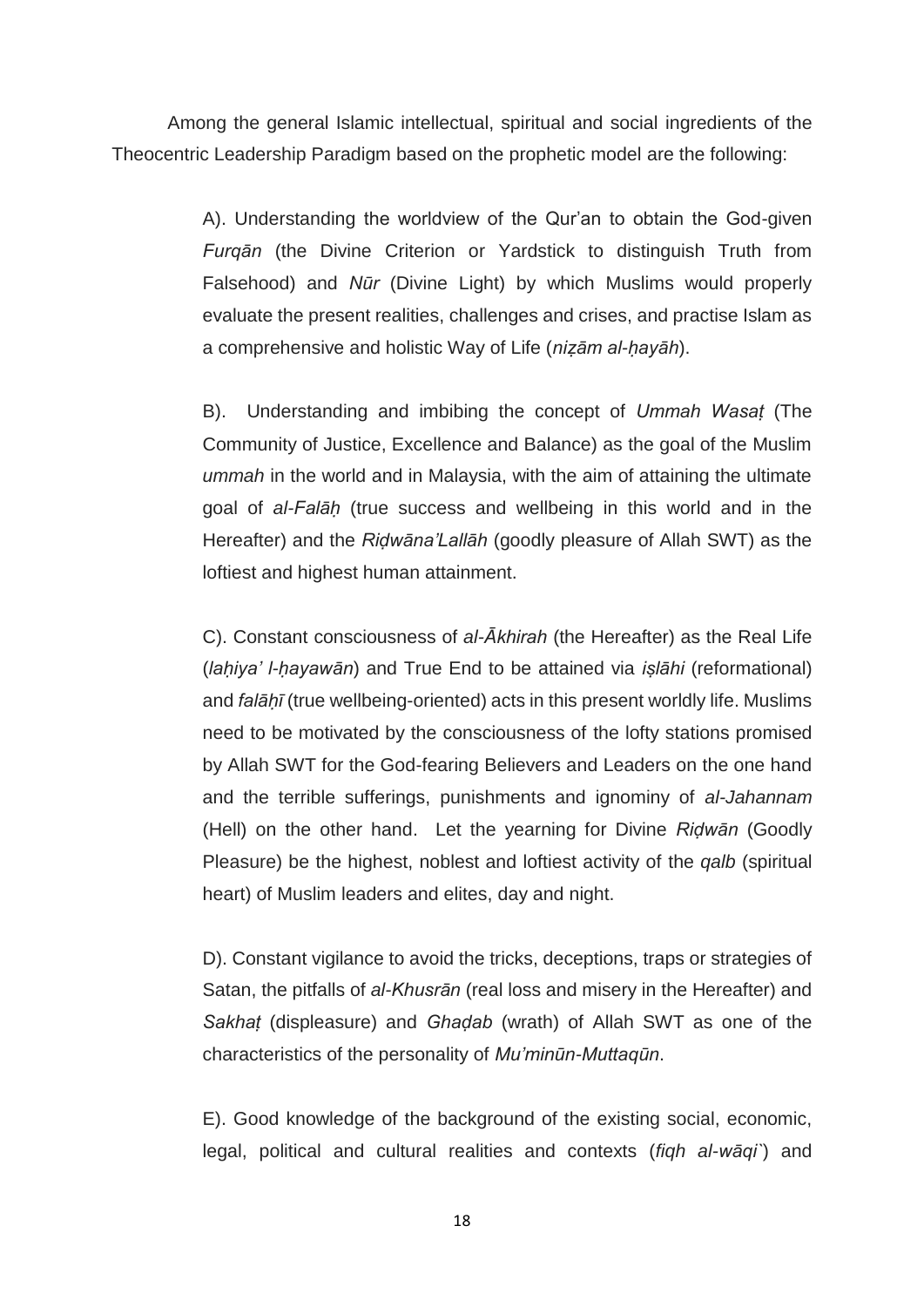understanding them and interpreting them from the worldview of the Qur'an.

F). Methods of overcoming the inner obstacles or diseases of the spiritual heart (*qalb*) by undertaking the personal duty of *Tazkiyah al-Nafs*  (purification of the self) and *Taṭhīr al-Qalb* (cleansing of the spiritual heart) as a regular spiritual *`amal* (practice).

G). Instilling strong sense of socio-economic justice social responsibilities in order to be actively engaged in local community development activities which should also include non-Muslim communities, to strengthen harmonious relationship with them and to promote the mission of spreading mercy and compassion to all communities in the spirit of "cooperation in righteousness and piety" (*ta`āwanū `ala al-birr wa al-taqwā*, in Q. *al-Mā'idah* 5: 2) and knowing one another in peaceful co-existence (as enjoined in Q. *al-Ḥujurāt* 49: 13) as part of the permanent *ummatic*, political party's or organisational identities.

H). Instilling and motivating sincere intention to be involved in politics, governance or community development or party activities as an arena of *`Ibādah, `Amal Ṣāliḥ* and Islamic *Da`wah*. We cannot overstress the great responsibility of leaders to practice *amr bi'l-ma'rūf* wa'n-*nahy `an'il-munkar*  as a religious and social duty, individually and collectively.

I). Development of *imān* and *taqwā* to the level of *Maḥabbah/Ḥubb Allāh* as the highest spiritual development of God-fearing believers (*Mu'minūn-Muttaqūn*), leaders and elites. The principle and value of *iḥsān* (beneficence, benevolence, spiritual-ethical excellence and beauty, treating or caring for people with kindness over and above the limits of justice or legal obligations) are highly regarded and most appreciated by Allah the Beneficent Sustainer (e.g. Q. *al-Nisā'* 4: 36; *al-Isrā'* 17: 23). He has declared that He loves the *Muḥsinūn* (e.g. Q. 2: 195; *Āl `Imrān* 3: 134, 148, *al-Mā'idah* 5: 13, 93) and commands all Muslims – leaders or followers -- to behave with *al-`adl* (justice) and *al-iḥsān* (Q. *al-Naḥl* 16: 90; cf. Q. *al-Ḥujurāt* 49: 9;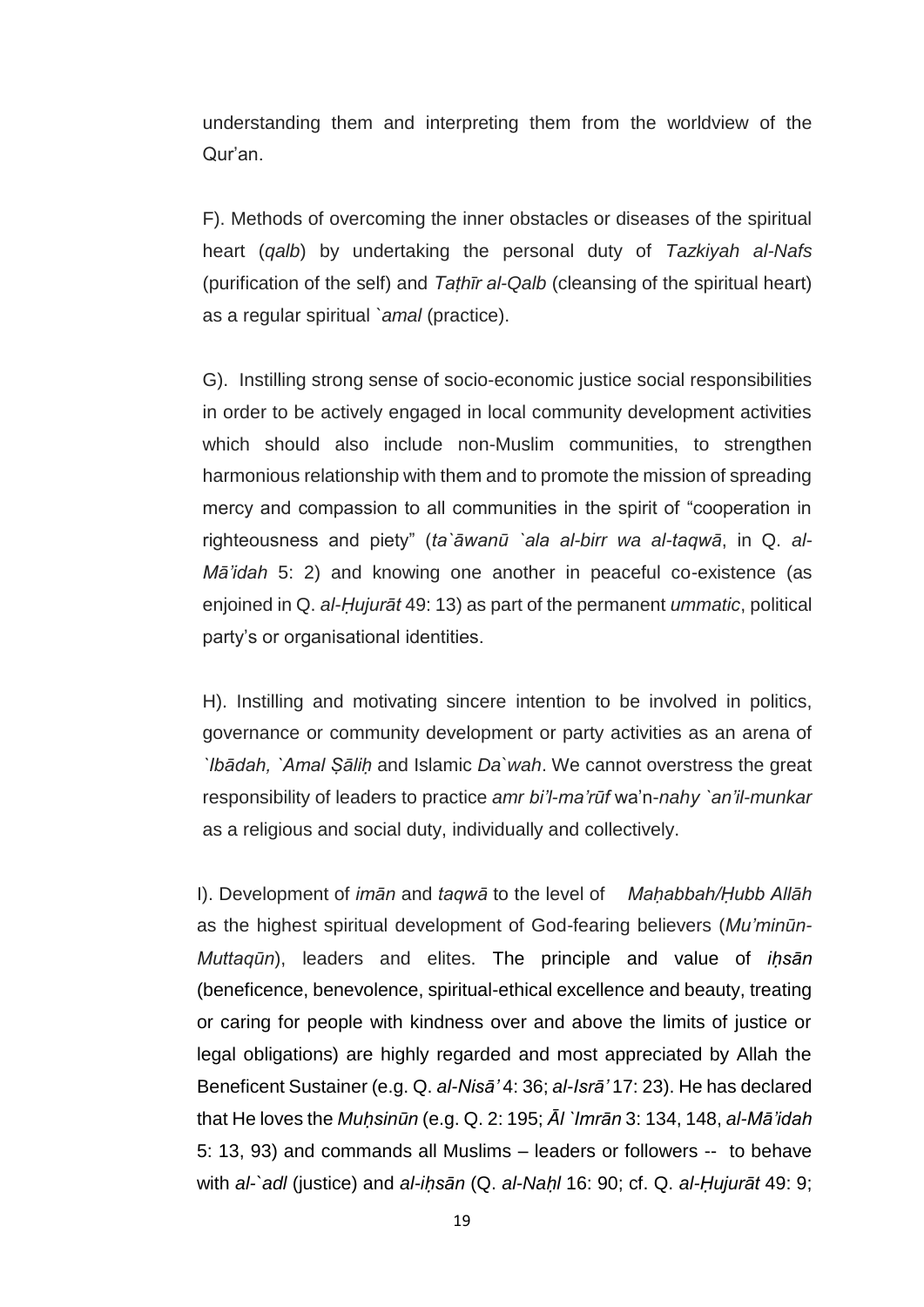*al-Nisā'* 4: 58). Thus *al-`adl* and *al-iḥsān* have been identified by Islamic religious scholars as the two indispensable and primary characteristics of Islamic governmental, political, economic, social and legal systems and institutions. But it should be remembered by all Muslims that **the highest value in the hierarchy of Islamic spiritual-ethical values** to be inculcated in the personality of Believers, among political leaders as well as followers, is that of *maḥabbah* (love) of Allah SWT, *maḥabbah* of the Messenger of Allah SWT and *mahabbah* of striving for the cause of Allah SWT. Hence the personality of true Believers is characterised as consisting, among others, of intense love of Allah (*ashaddu ḥubban li'Llāh*) above everything else (Q. *al-Baqarah* 2: 165; *al-Taubah* 9: 24, 20-23). As such, the complete true Believer is the sincere and humble servant of Allah S.W.T. who possesses the attributes of *islām, īmān, taqwā, iḥsān* and *maḥabbah* - all integrated and justly-balanced in his/her personality and life.

J). Looking forward to getting Divine blessings, assistance and protection in material or immaterial forms as promised by Allah SWT. The firm commitment, consistency, perseverance and holding fast to conditions of *īmān* and *taqwā* by leaders and elites are bound to lead them to a higher level of moral intelligence and spiritual intimacy with their Compassionate Master and Sustainer. They will find it easier to cope with or solve worldly social and political problems arising from negative attitudes, emotional pressures or mental distress such as depression, anxiety and fear which are reportedly to be on the rise exponentially in many so-called "developed" societies in recent years, and during the current COVID-19 pandemic.

 The need to sustain the condition of spiritual-ethical *istiqāmah* (constancy, determination and unflincing commitment) in order to be able to benefit continuously from the this-worldly blessings as well as the reward of entrance into *al-Jannah* (Paradise) with its everlasting bliss, felicity and true happiness cannot be over emphasised because Believers with those spiritual qualities are bound to be subjected to different forms of trials and tribulations in their lives and careers:

## *Those who say "Allah is our Lord" and then remain steadfast, upon them descend angels (and say): "Do not fear*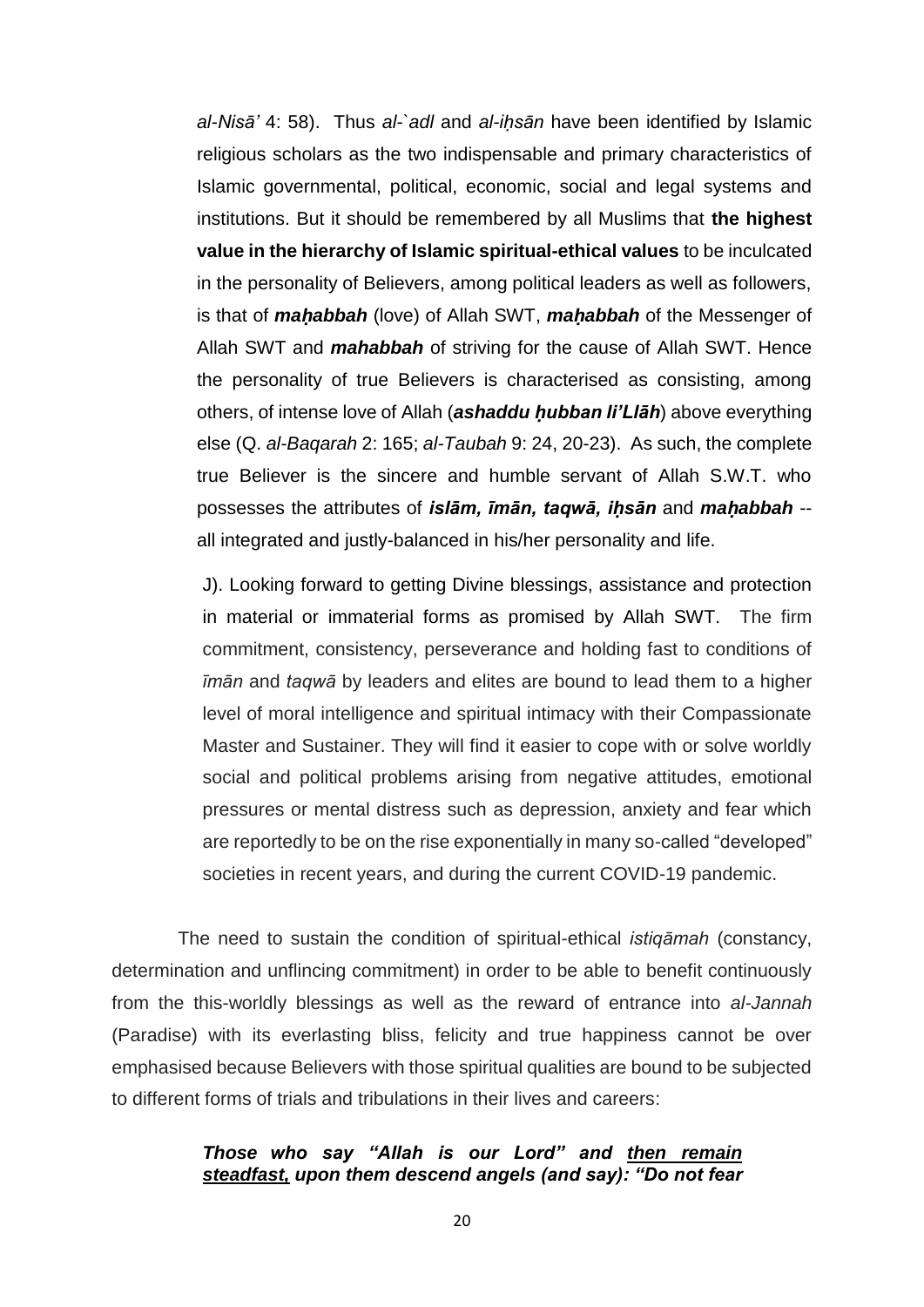*nor grieve, and receive good tidings of Paradise which you were promised. We are your companions in this world and in the Hereafter. There you shall have all that you desire and all what you will ask for. This is by way of hospitality from Him Who is Most Forgiving, Most Merciful.* **[emphasis added]***(Q. Fussilat 41:30-32)*

 There are many enlightening commentaries of classical exegetes on the above verse. The commentary by Abul A`la Mawdudi, in his *Tafheem al-Qur'an* as is reproduced below:

> ….The context clearly shows that in the conflict between the truth and falsehood just as the worshipers of falsehood are accompanied by the devils and mischievous people, so are the believers accompanied by the angels. On the one hand, the companions of the worshipers of falsehood show their misdeeds seem fair to them and assure them that the tyrannical and dishonest acts that they are committing are the very means of their success and through them only will their leadership and dominance remain safe in the world. On the other hand, the angels come down to the worshipers of the truth and give them the message that is being mentioned in the following. (Mawdudi, *Towards Understanding the Qur'an* tr. Zafar Ishaq Ansari, The Islamic Foundation, Leister, UK, 2016).

 By fulfilling the requirements and religious missions of true Believers by which they would attain holistic wellbeing (*al-Falāḥ*), the Believers become suitably qualified servants and vicegerents of Allah (S.W.T.), as well becoming suitable **Witnesses unto Mankind (as required by the goal of** *Ummah Wasaṭ***),** to earn the highest honour and great favour of the Compassionate Master, namely **His** *riḍwān* (goodly acceptance and pleasure) **in this** *al-dunyā* **and in the (future)** *al-ākhirah*. As stated by the late Khurram Murad of the Islamic Foundation in Leicester, U.K.. "For the Believer, the most coveted goal of life is to seek the good pleasure of Allah and *Jannah* or Paradise." (Khurram Murad, *In the Early Hours: Reflections on Spiritual and Self-Development,* 1999). Therefore, the well-known motto that Allah SWT teaches in the Qur'an, and which Muslims normally repeat in the opening supplication (*duā' iftitāḥ*) at the beginning of their daily prayers, namely: "**Inna salātī wa nusukī wa mahyāya wa** *mamātī li'Llāhi Rabbi'l-`Ālamīn. Lā sharīka lahu wa bidhālika umirtu wa ana [awwalu'l-muslimīn] mina'l-muslimīn* [the bracketed phrase is the original in the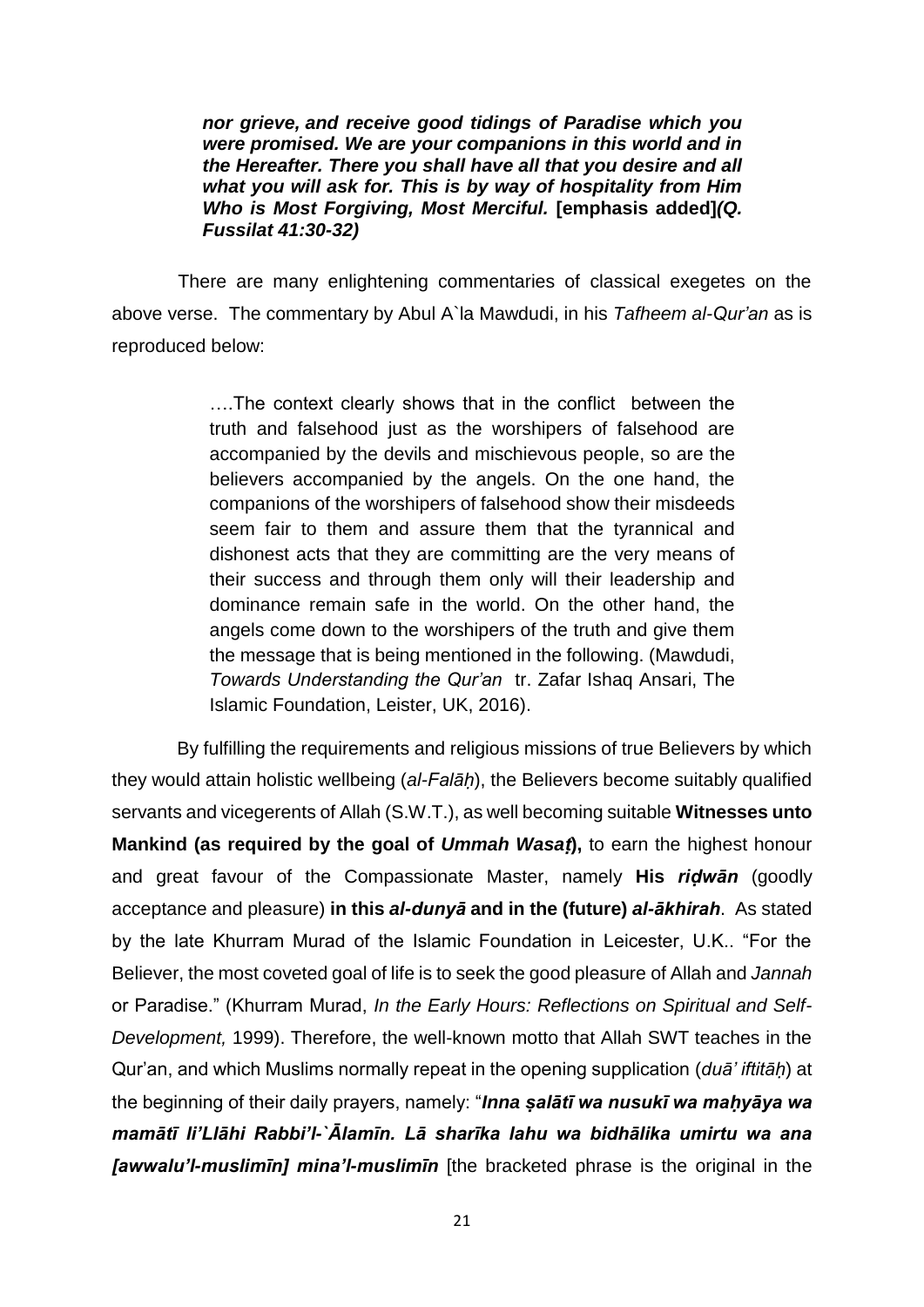Qur'an meant for the Prophet (s.a.w.), but replaced in the prayer of every Muslim to represent him/her, not the Prophet (s.a.w.)] should become the sincere pledge of all true Believers and lovers (*Muhibbūn*) of Allah (S.W.T.) and His Final Messenger (s.a.w.):

> *Say: 'Indeed my prayer, and all my acts of worship, and my living and my dying are for Allah (alone), the Sustainer of all the worlds. No one has a share of His divinity, and thus have I been commanded; and I shall be foremost among those who surrender themselves unto Him. (Q. al-An`ām 6: 162- 163)*

With regard to the need to address the spiritual-moral development of wouldbe new politicians or leaders, it is crucial that suitably qualified and experienced experts in Islamic spiritual development and growth *(tarbiah rūhiyyah)* be employed, contracted, recruited or trained from within the human resources of the political party or organisation itself. Their job is to conduct specially-tailored spiritual education programmes on a regular basis and to play the role of moral-spiritual educators, moulders and coaches of good character (*Murabbūn*). Some of the more senior and more spiritual developed leaders could also be assigned the responsibility of assisting the *Murabbūn* in their spiritual-moral transformational programmes.

The spiritual-moral bonding that would grow out of these spiritual-moral transformational programmes, between the spiritually developed leaders and followers should become stronger, purer and more lasting than the party membership bonding of conventional political parties. Those programmes could also be integrated with appropriate political education modules. It is the sincere and genuine spiritual bonding, brotherly love and relationship of "*Bunyān Marṣūṣ*" (firmly joined structure, in Q. *al-Ṣaff* 61: 4) that would earn the guidance, blessings, protection and assistance of Allah SWT when such Divine grace and bounties are needed in the noble political struggle of true Believers, as indicated in many verses of the Qur'an, including Q. *Muḥammad* 47: 7-8; *al-Nūr* 24: 55; *al-A`rāf* 7: 96, 128; *Āl `Imrān* 3: 125; *al-Zumar* 39: 61; *al-An`ām* 8: 29; *al-Ṭalāq* 65: 2-5; *al-Mā'idah* 5: 35; *Yūnus* 10: 63-65; *Fuṣṣilat* 41: 18.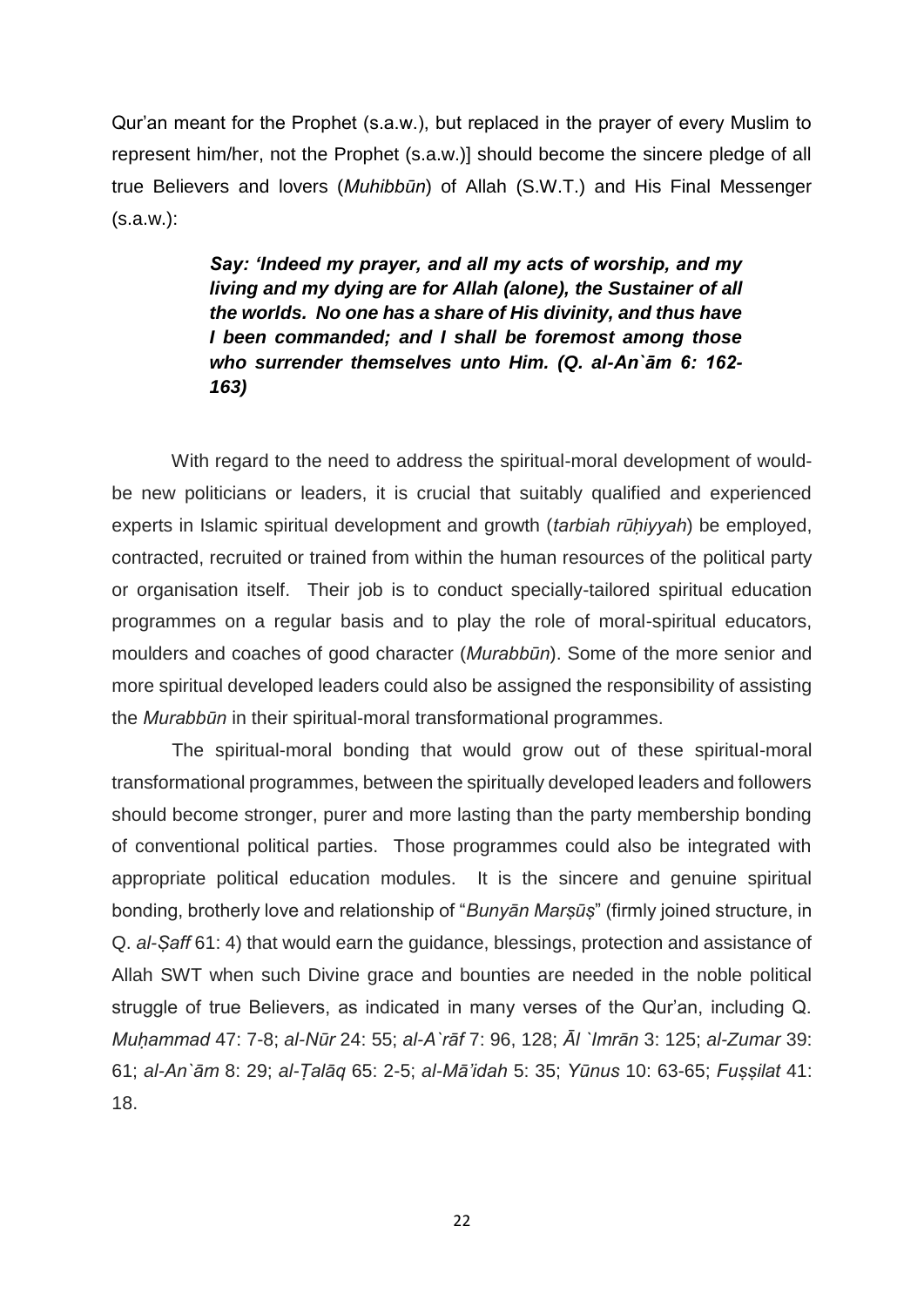Muslims who aspire to leadership roles in political parties or national government should be trained and motivated by experienced spiritual development experts and coaches, to undergo positively the process of inward transformation by several means. Both new leaders and followers also need to understand the phenomenon which the Qur'an describes as *Ḥizbu'sh-Shaiṭān* (lit. The Party of Satan), and *Ḥizbu'Llāh* (lit. The Party of Allah) in global or international ideological contexts. The following two verses contain references to the two opposing ideological or political communities or groups:

> *Satan has taken hold of them, causing them to forget the remembrance of Allah. They are the Party of Satan. Surely Satan's Party is bound to lose.* **[emphasis added]** *(Q.al-Mujādilah 58: 19. See also Q. al-Mā'idah 5: 56).*

*You shall not find a people who believe in Allah and the Last Day befriending those who oppose Allah and His Messenger even though they be their fathers or their sons or their brothers or their kindred. He has inscribed faith in their hearts and has strengthened them with a spirit from Him, and He shall make them enter Gardens beneath which rivers flow. Therein they shall abide. Allah is well-pleased with them, and they are well-pleased with Him. They belong to Allah's Party. Verily Allah's Party shall prosper.*  **[emphasis added] (Q.** *al-Mujādilah* **58: 22)**

 In the above two verses, the Qur'an uses the word *ḥizb* which means "a group, a band, a clique or a party" in the modern sense of a political party. As political parties are the creation of modern Western society and they did not exist in the time of Prophet Muhammad (s.a.w.), the term "The Party of Satan" in the Qur'an should not be understood as the Qur'an's endorsement of political parties. It refers to a group of people, community or organisation which struggles to oppose, and determined to prevail over or defeat the community or group that is committed to spread the teachings of Islam. Allah SWT promises that such groups would be among the "miserable losers in the Hereafter" (*al-Khāsirūn*). Similarly, the term "The Party of Allah" does not mean that Allah SWT endorses or has a political party. It refers to the community, band of people or group of Believers who are sincerely dedicated to the advancement of the cause of Islam and struggles for the cause, or objectives that are endorsed by the religion of Islam. It is this group of people who are assured by Allah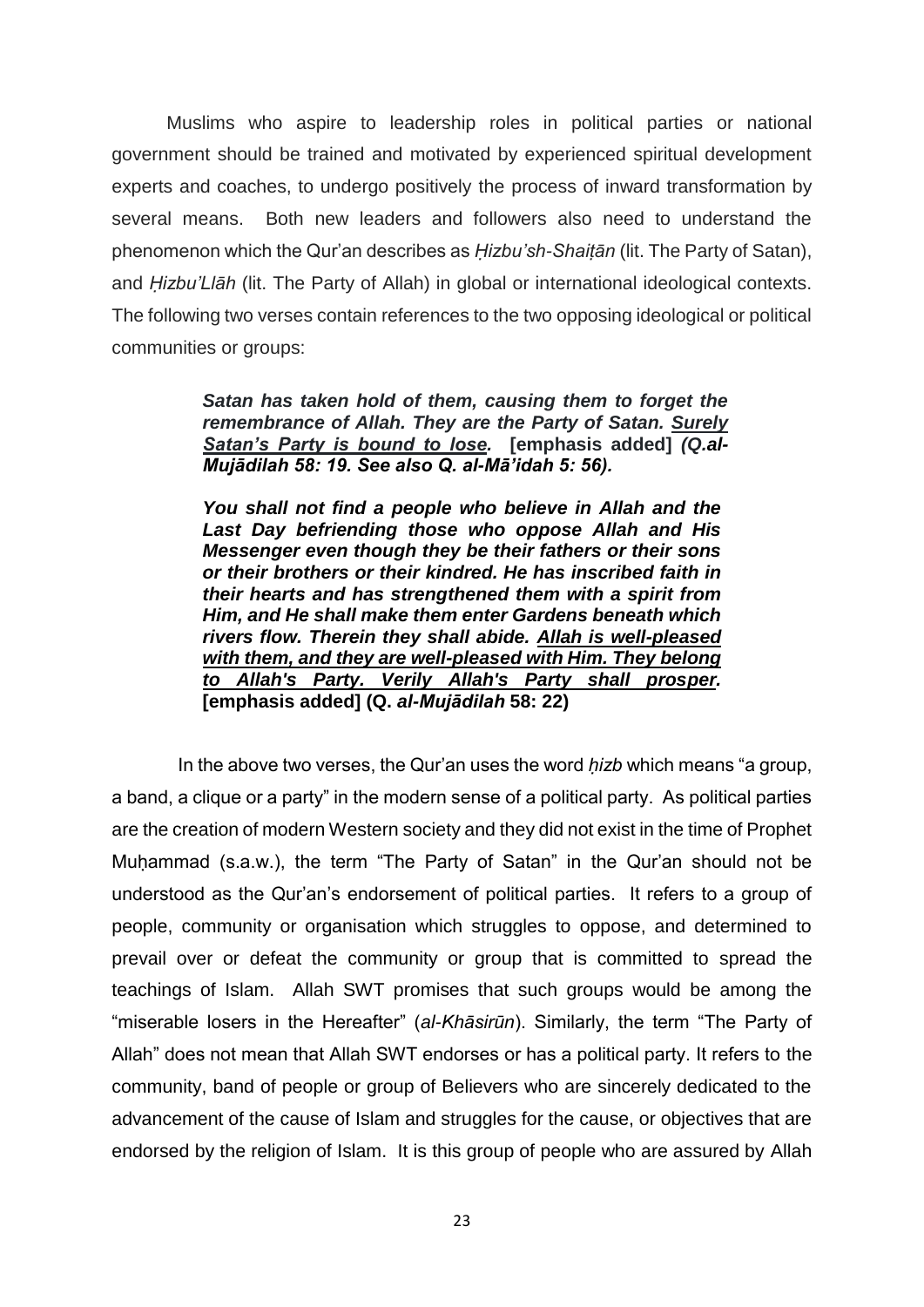SWT of being "people who are going to be truly successful, prosperous, happy and enjoying wellbeing in this world and in the next" (*al-Muflihūn*).

One of the spiritual and religious responsibilities of the special trainers as well as specially-trained senior Muslim political or national leaders is to guide, advise and protect the followers, the party, or government from becoming preys or victims of the traps and machinations of Satan with his array of delusions and deceptions (*ghurūr*), enticements (*waswasah*), footsteps (*khuṭuwāt*), seductions and illusions. Those political leaders who have reached higher levels of spiritual-moral development should be able to enlighten the followers, cadres and supporters to understand and be alert to the different types of unislamic environments and challenges such as: different forms of political corruption and hypocrisy, psycho-spiritual distress problems, negative social media, dangerous peer pressure, misleading traditions, obstructive cultures, false systems and subversive ideas, trends and institutions, as seen from the perspective of the worldview of *Tauḥīd*, in comparison with the prevailing secular ideologies, worldviews and systems. The Islamic spiritual trainers or "doctors" should, of course, be carefully selected not only by assessing their religious credentials, experience or track record. They should be spiritual experts who understand well the contemporary socio-political contexts and are able to relate the spiritual and ethical teachings of the Qur'an, the *Sunnah* and the classical savants (*ḥukama'*) or great Sufis to the realities of Muslim society, culture and politics.

The expected outcome of the spiritual *tarbiah* programmes is the spiritual-moral transformation (*tazkiyah*) of the spiritual heart (*qalb*) of the new breed of corruptionfree Muslim political leaders of high moral integrity. The ability to resist the temptations of worldly pleasures and enjoyments (*matā` al-ḥayāt al-dunyā* ) or the pressures of passion, base desires or the whisperings, devilish insinuations of Satan or the selfish inclinations of the ego via the negative and reprehensible emotions of envy, jealousy, ostentation or desire for human appreciation or praise (among what the Muslim spiritual doctors call *amrāḍ al-qalb*, diseases of the spiritual heart) – depends upon the spiritual-moral purity and health of the *qalb* at the centre of the human soul, personality and identity.

Allah SWT has made it crystal clear that human beings are easily tempted by a variety of materialistic pleasures, forgetting that the future pleasures that Allah SWT reserves for the God-fearing (*li'lladhīna'ttaqau*) are purer, lasting and elevating, such as "the good pleasure of Allah". Muslim leaders who are among those God-fearing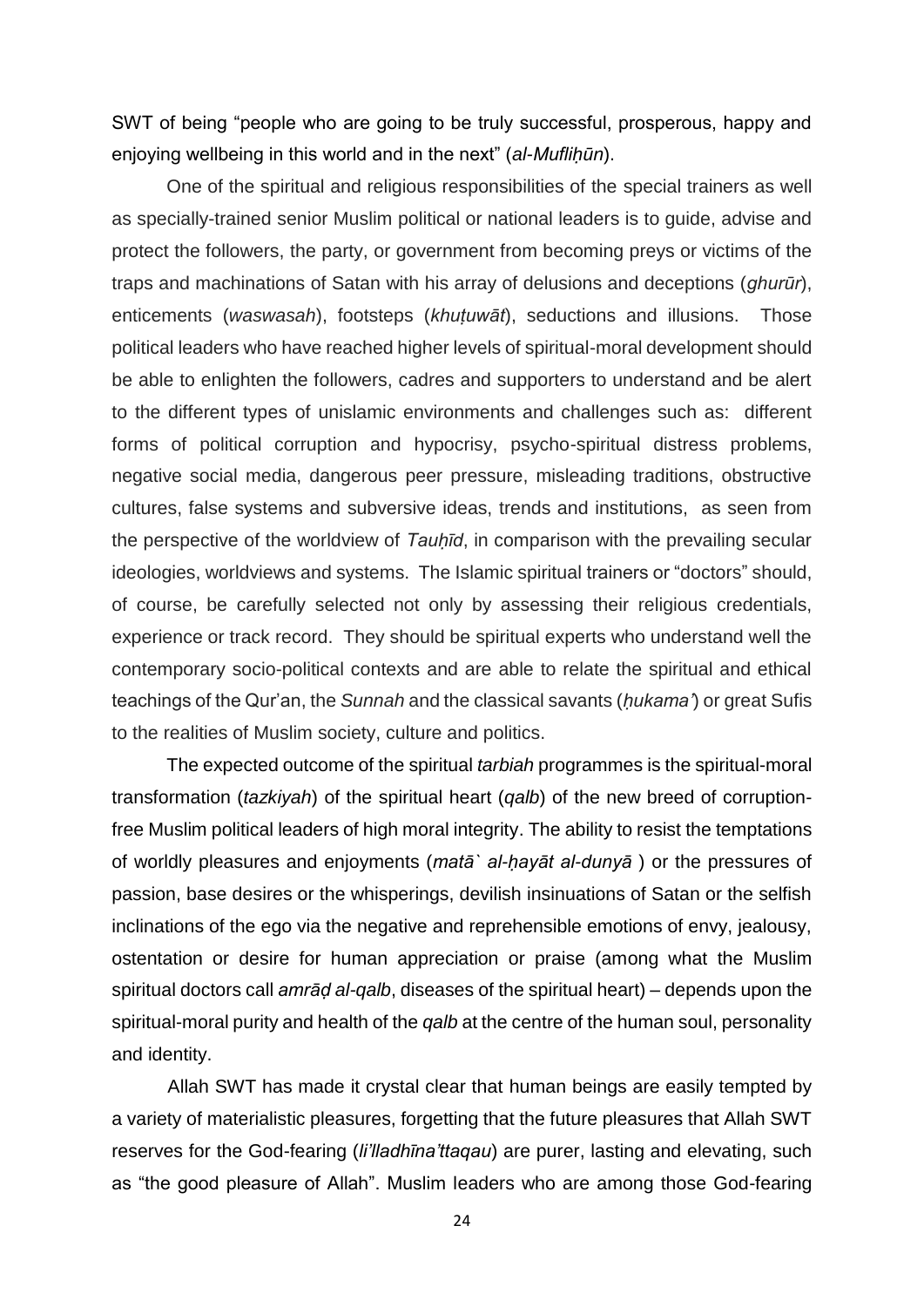servants – leaders who are driven by *Īmān, Iḥsān*, *Taqwā* and *Maḥabbah* -- aim for the final goal of the good pleasure of Allah SWT and will not sacrifice lasting happiness in the Hereafter for the glittering deceptions of *Dunyā,* the tantalising promises of Satan. or the forthcoming delusions of mankind's Arch Enemy among the Major Signs of the Last Hour, the False Messiah al-Dajjal

 Modern and contemporary history has revealed stories of many impressive national leaders and scandalous smart politicians who have been struck down, spiritually and morally, from their high pedestals and became objects of public derision, shame and rejection due to the influences of the destructive but delusionary forces described by the Qur'an. Hence, the necessity and urgency for Muslim political leaders, parties and organisations to institutionalise the spiritual education and training programmes or modules which are specially designed to promote good consciousness, awareness, and comprehension of the different challenges coming from external forces of evil including that of Satan, in addition to understanding the challenges from the inner forces of *nafs, hawā* and *shahwah*, and the well-established methods of overcoming such challenges.

It is necessary for all Muslim leaders and would-be leaders to internalise *Dhikru'Llāh* (remembrance of Allah SWT) so as to become part of their habit, personality and nature. To help them remember this obligation, let them ponder upon some of relevant verses of the Qur'an which follow and understand the implications for their personalities, professional carriers and behaviour:

## *O you who believe, remember Allah much, and glorify Him morning and evening.* **[emphasis added]** *(Q. al-Ahzāb 33:41- 42)*

*O you who believe, let not your possessions and your offspring make you negligent of remembrance of Allah. For whosoever does that, they will be the al-Khāsirūn (true losers, truly miserable in the Hereafter).* **[emphasis added]** *(Q. al-Munāfiqūn 63: 9)*

We would like to clarify at this juncture that the transformed Muslim political culture and behaviour that we are proposing in this chapter is to operate within the framework of parliamentary democracy (which accommodates the Islamic political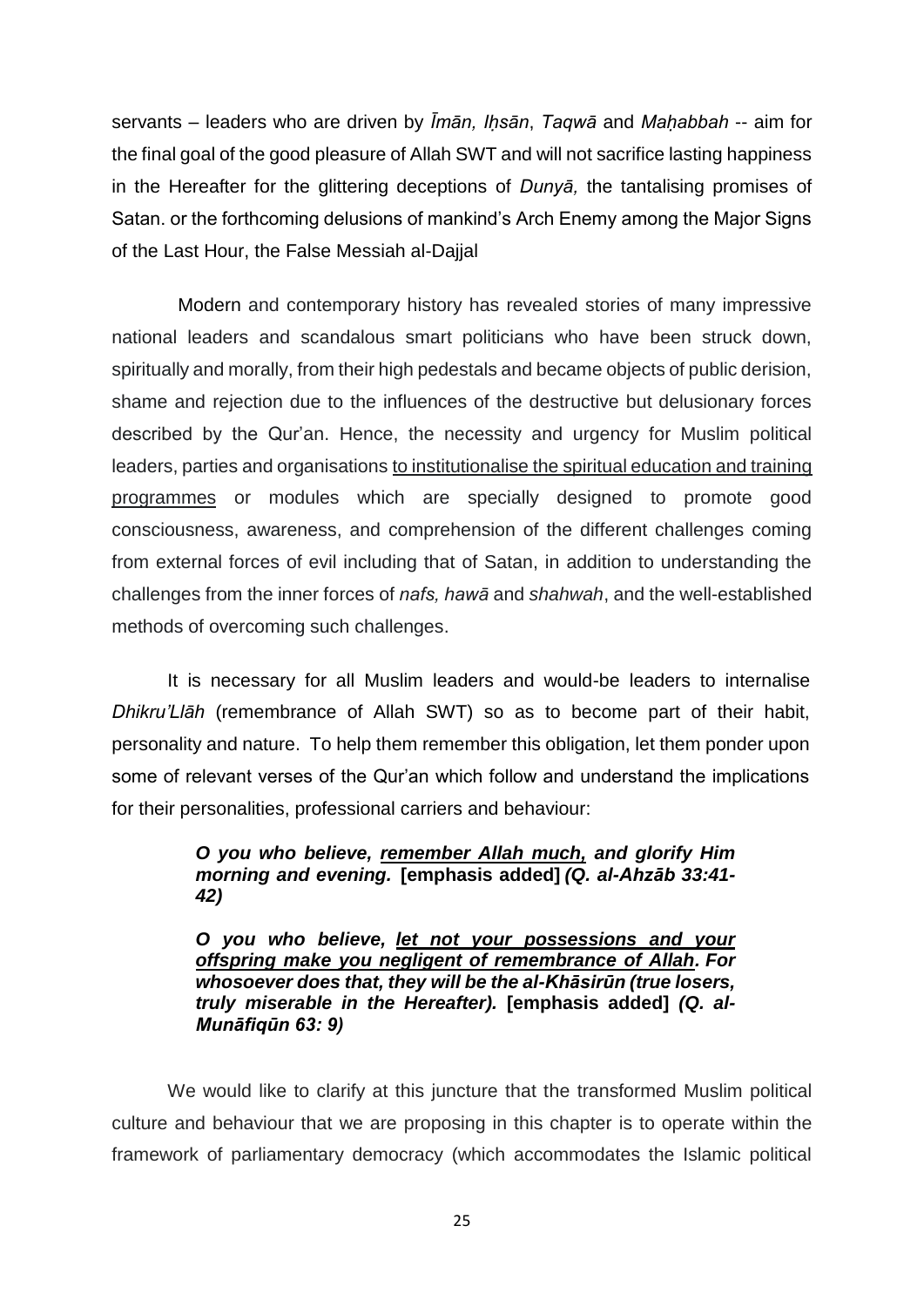principles of mutual consultation, *shūrā,* independence of the judiciary and the freedom of the people to choose its leaders), or constitutional monarchy (in the case of Malaysia) which protects the special position of Islam as the religion of the federation, until and unless the Malaysian people decide to change it in the distant future.

The transformation agenda we are advocating is not to change the Muslim political system – God-forbid -- to an "Islamic theocracy" with infallible religious power concentrated in the hands of an infallible *Imām* who acts as the supreme representative of God on earth. The Roman Catholic Popes in medieval Europe held such awesome authoritarian power, while revolutionary Iran since 1979 introduced a theocratic and authoritarian system of government under Khomeini's concept of *Wilayat-e-Faqih*. Our aim is to see the "soul" being brought back or revived, as it were, in Muslim politics by urging politically-minded elites, leaders, cadres, followers and supporters to revive, rejuvenate and reinvigorate the spiritual-moral principles and ethical values and norms of the Qur'an and the *Sunnah* in the arena of Malay political culture, systems and behaviours. It is a way of implementing the great religious obligation of "enjoining that which is good and right, and prohibiting that which is bad and wrong" that is required of those who have been endowed with authority and power to rule, as stated in the following verse of the Qur'an:

## *(Allah will certainly help) those who, were We to bestow authority on them in the land, will establish Prayers, render Zakah, enjoin that which is good and right, and prohibit that which is bad and wrong. The end of all matters rests with Allah.* **[emphasis added]**  *(Q. al-Ḥajj 22: 41).*

 In conclusion, we would like to reiterate that at the core of the spiritual *tarbiah* programme is the spiritual heart purification and cleansing regime, which is the Greater *Jihād* (*jihād al-nafs*). From the spiritual *tarbiah* programmes, participants will be taught and instilled with the knowledge of the worldview of *Tauḥīd*, leadership model of the Prophet (S.A.W.) and the spiritual, moral, intellectual, emotional and social attributes of the great Companions (may Allah SWT be pleased with them all) as distinguished from being mere Muslims, or worse still, the *Munāfiqun* (the Hypocrites). Instilled with the Qur'anic knowledge of the identity of true believers and "The Way of Believers"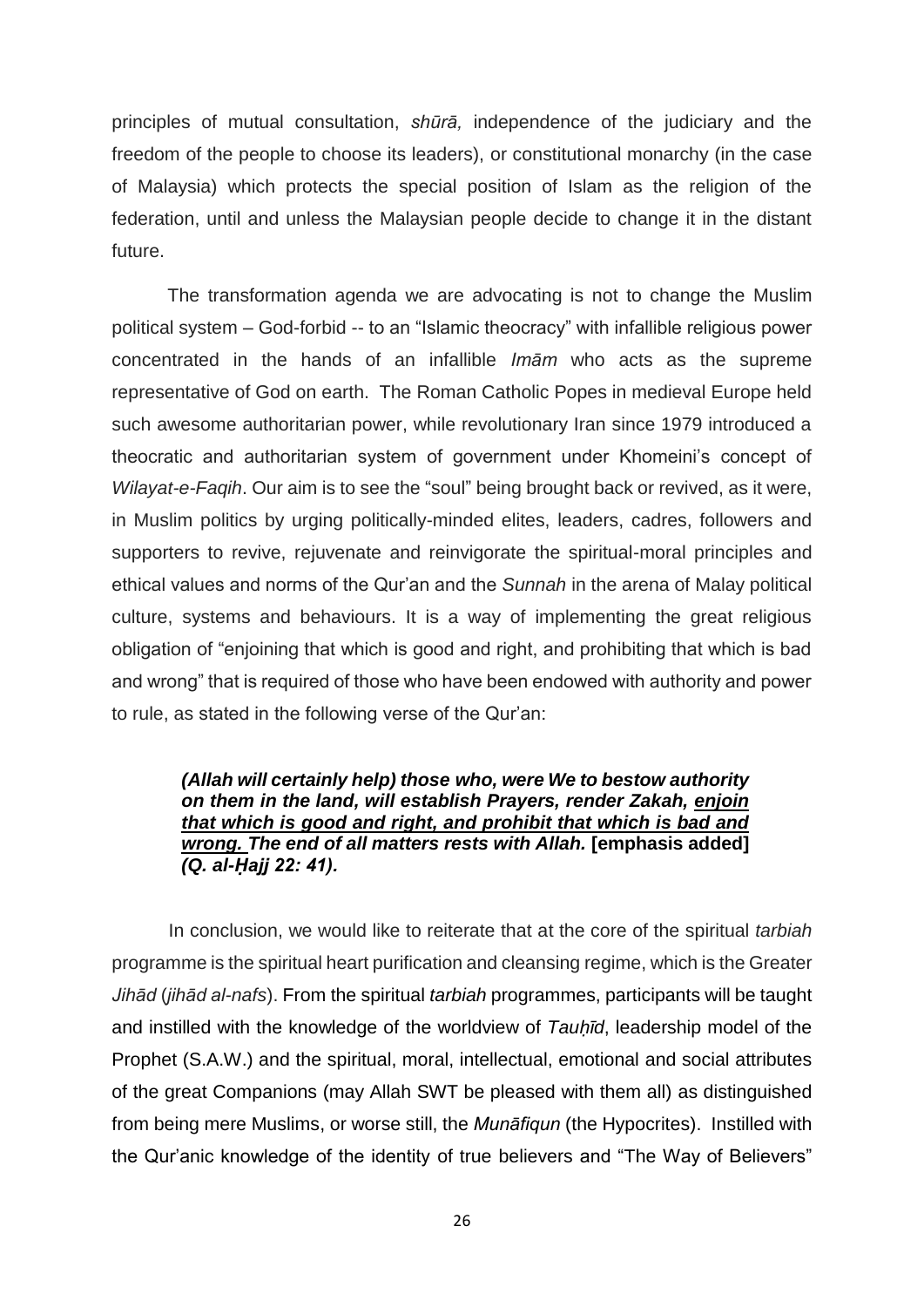(*sabīl al-mu'minīn*) and driven by the virtues of *iḥsan*, *taqwā* and *maḥabbah* of Allah SWT, the future Muslim leaders will realise that their political or ethnic identities must be subservient to and in harmony with the transcendent and supreme identity of *Mu'minūn*.

 The spiritual *tarbiah* curriculum will make it very clear that efforts of reconciliation between people (*islāḥ dhāt al-bain*), being more important than the rank of voluntary fasting, prayer and *ṣadaqah* (charity), are the primary religious responsibility of all believers and therefore the goals of reconciliation, reunification or solidarity among Muslims must be urgently addressed in the *ummatic* transformation agenda. The renewed consciousness that good moral conduct and ethical behaviour are the true purpose of Islamic religion and its necessary product has to be re-entrenched into the new political culture of the Muslim community so that Muslim politics and politicians of the future can no longer be manifesting, reflecting or behaving with unethical values, interests or behaviour which have brought shame, indignity, ridicule and contempt to the Muslim community.

 Good governance and just administration, it should be explained, constitute important branches of Muslim *`ibādah*; they are new moral space and opportunity to be filled with sincere service and dedication to the welfare of the people and the nation, for the sake of gaining the good pleasure of Allah SWT. They are not the paths to moral decay and Hellfire, but the path of moral goodness, beneficence, benevolence, altruism and spiritual beauty (*iḥsān*) leading to true wellbeing and *al-Jannah*. (Incidentally, Dr M.A. Muqtedar Khan, an American Muslim scholar has written a good book that Muslim politicians should read and benefit from, entitled *Islam and Good Governance: A Political Philosophy of Ihsan*, 2019). Ethically-clean politics and *iḥsānī* governance would bring the Muslim societies and nations closer to the goal of the Just-Best-Balanced Community (*Ummah Wasaṭ*), which will be good not just for Muslims but for the non-Muslim communities as well, because they are not predicated upon ethnic, linguistic or cultural interests or criteria. The evil of intra-religious and intra-ethnic disunity shall be eliminated when Muslim leaders and elites – exposed to systematic and well organised internal spiritual education programmes -- understand fully the mistakes they have made, and how self-destructive the disunity sentiments are, however much they are being justified and legitimised.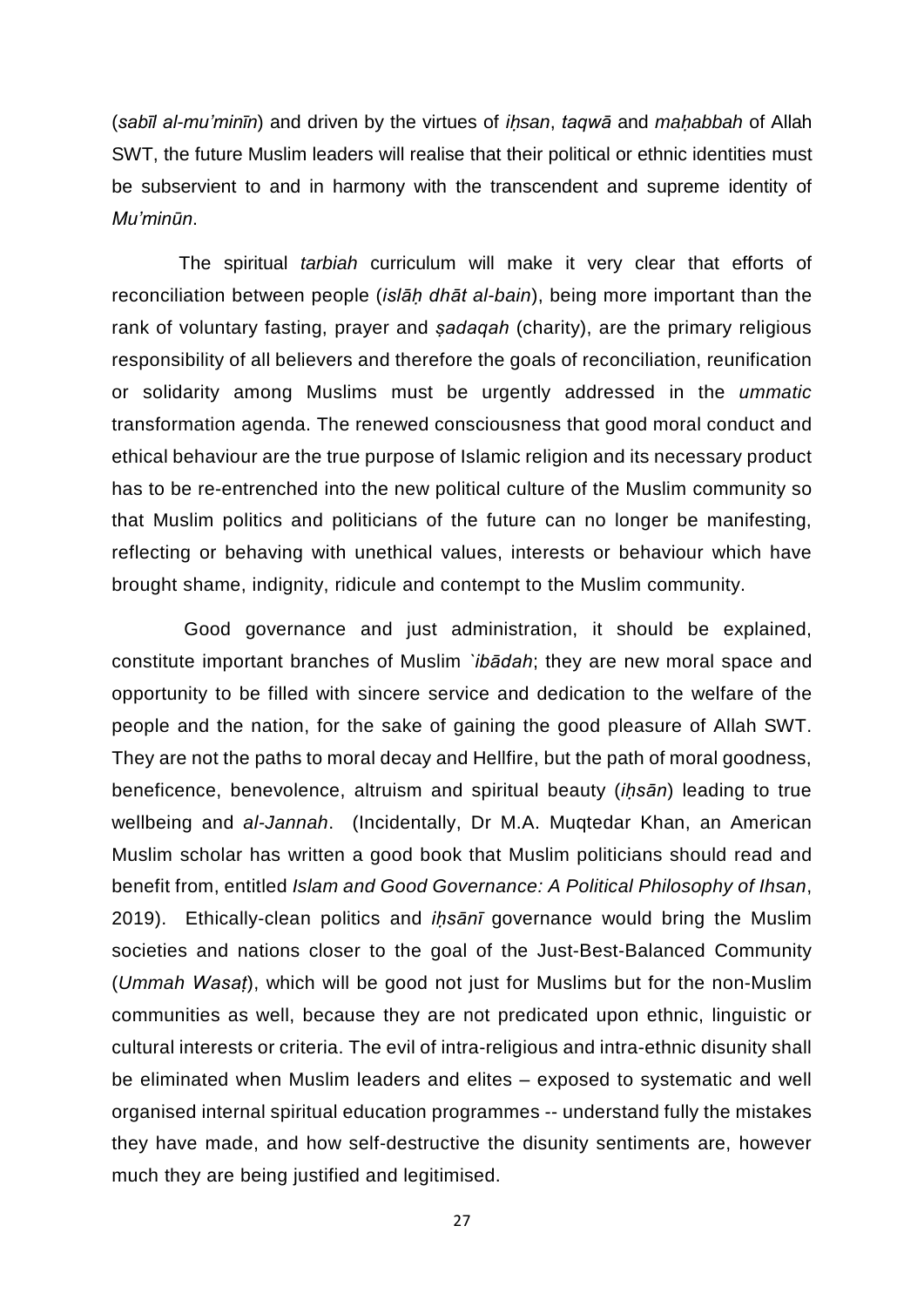With the new breed of sincere, selfless and God-fearing leadership at the helm of Muslim governments, political parties, organisations and institutions – amply equipped with the many new prerequisites of leadership needed to navigate the highly demanding future world politics -- the larger picture and the larger interest of the *ummah* as a whole shall be prioritised, while the narrow-minded ethnic-based unity sentiments (`*aṣabiyyah*) or chauvinistic attitude or militant behaviour shall have no place in the transformed Muslim socio-political culture and system. The new breed of leaders shall be champions of the *da`wah* paradigm of *Raḥmatan li'l-`Ālamīn* and shall be privileging the global ethic of Islamic compassion (*Raḥmāniyyat'ul-Islām*) and Islamic humanism (*Insāniyyat'ul-Islām*) to all communities in Malaysia based on the *wasatiyya*h principles of Justice, Goodness, Moral Excellence and Balance (the Golden Mean). The new breed of leaders know that power or authority is a Divine *amānah* (trust) from Allah SWT, not a favour, a privilege or an honour, and those vested with leadership position, power or authority carry upon their shoulders a grave responsibility for which they shall surely be called to account before Allah SWT on the Awesome Day of Judgement.

 Therefore, it is most important that they should not forget the profound messages in the brief but powerful inaugural speeches of the second and the third Caliphs of the Prophet (S.A.W.), namely Sayyidina Abu Bakr al-Ṣiddīq and Sayyidina `Umar al-Khattāb (may Allah be pleased with them both) which manifested their self-lessness, humility, sincerity, probity, integrity, their willingness to be corrected or criticised openly for any wrongdoing on their part and their paramount consciousness of their direct accountability to Allah SWT. They had those rare qualities because the Theocentric Leadership Paradigm under which they were trained at the hands of Allah's Beloved Messenger (S.A.W.) was a new alternative to the *Jāhilyyah* paradigm of leadership. *al-Falāḥ* in the Hereafter and *Riḍwāna'Llāh* were their ultimate goals. Similarly, the early Muslim icons of moral integrity and ethical leadership were the products of the theocentric leadership paradigm. The tide of corruption and moral decay came after the paradigm was changed to hereditary leadership with the goal of worldly glorification and dynastic continuity.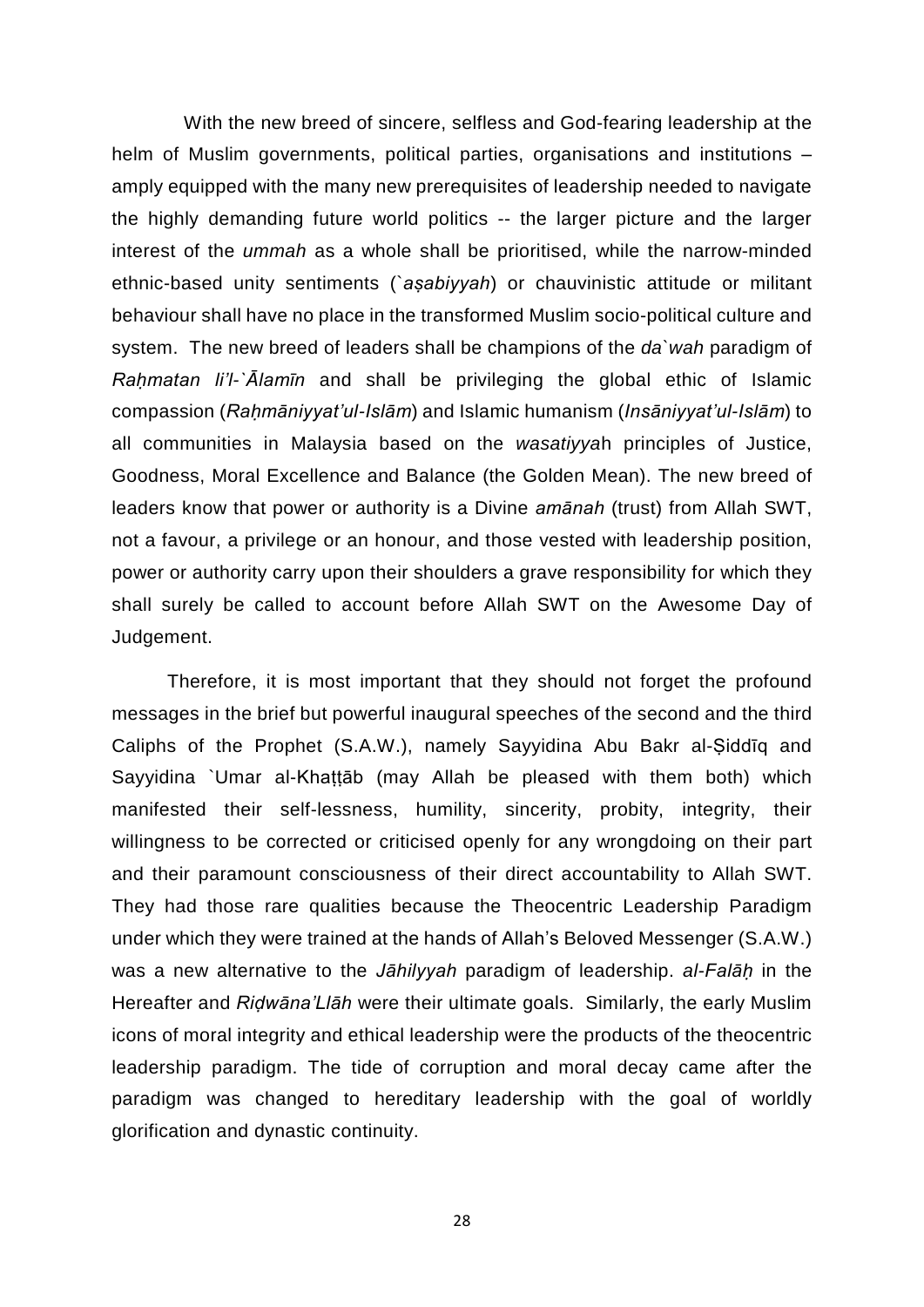The leaders of moral and ethical integrity of the past lived in and engaged the world as Allah's trustworthy vicegerents. They assisted the construction a great civilisation of knowledge *par excellence* (as analysed in the brilliant work of Franz Rosenthal (2007), *Knowledge Triumphant*), which benefitted and enlightened human civilisation for nearly a thousand years, but they – unlike the worldlyoriented Caliphs and monarchs who became corrupted political rulers of the Muslim empire -- were not seeking the magnificence of *al-Dunyā*, nor distracted or deluded by its glittering ornaments or dazzling embellishments. They craved only after the good pleasure of their Compassionate Master and Nourisher and were most spiritually and morally vigilant lest any of their thoughts, words or actions would displease their Compassionate Master and Nourisher.

The new breed of Islamic leaders has to emulate the Prophetic model and the models produced by what I would call the Theocentric Leadership Paradigm of the early generation to achieve the much-needed transformation in the Muslim *ummah* now and in the future. It is a formidable but not an impossible task. It can start with a group of Believers in different areas of specialisation working purely and sincerely for the sake of the pleasure of Allah SWT. Imbued with honesty, humility, dedication, selflessness and compassion, together with proper planning, cooperation, coordination and collective decision-making, this noble civilisational renewal (*tadjīd ḥaḍārī*) task can get off the ground in a few years with snow-balling effects, as long as those perennial spiritual principles and values remain untarnished by egoistic, individualistic, narcissistic, materialistic, ethnic, nationalistic or myopic considerations.

The new breed of leaders should be inspired and highly motivated by the lofty leadership principles contained not only in those inaugural Caliphate speeches, but also from the wise counsels on leadership and good governance given by Sayyidina `Alī b. Abī Ṭālib (may Allah be pleased with him) in speeches attributed to him as they are presented in the famous *Shī`ah* literary masterpiece, *Nahj al-Balāghah* (The Way of Eloquence). For those young and sincere Muslims who aspire for political or governmental leadership position in their future career, they have to instil deep in their hearts their sincere desire to be God-fearing and trustworthy when they hold leadership position, after knowing well the model of Prophetic leadership and what the Prophet (s.a.w.) had advised his beloved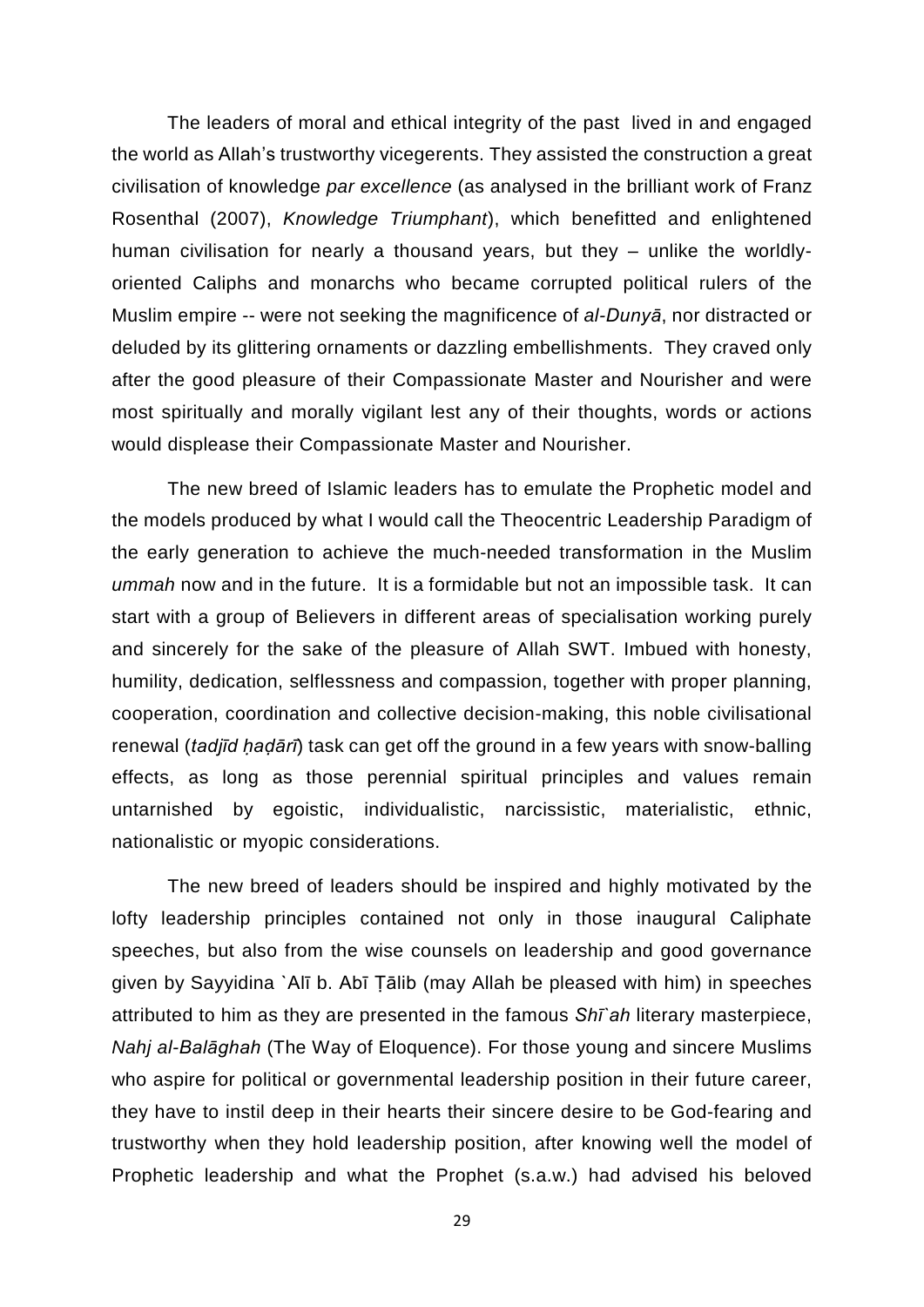Companion Abū Dharr al-Ghifārī (may Allah be pleased with him), upon being approached by the latter enquiring if he could be considered for some kind of public office or authoritative position, in the following *ḥadīth*:

*O Abu Dharr, you are (physically) weak person, whereas it (leadership or authority) is a trust (amānah from God) , and on the Day of Judgement it will be a cause of humiliation and remorse, except for one who is able and competent to fulfil its obligations, and (properly) discharges the entrusted duties attendant upon it. (Muslim)*

 They should learn how to give priority to ideas, plans, policies and strategies that would attract the blessings (*barakāt*), care (`*ināyah*), assistance (*naṣr*, *`aun, ta`yīd*, *taufīq*), protection (*ḥimāyah*) and compassion (*raḥmah*) of the Compassionate Master and Nourisher of the Universe, not the praise or applause of secular humanistic forces or those with hypocritical hegemonic agenda in the world.

 Working under new and more challenging scenarios in the future, our new breed of leaders has, no doubt, to be equipped with a high quotient in a variety of intelligences and skills, including emotional and adversity-coping quotients, but their personalities have to be nurtured and developed on the basis of the purified theocentric *qalb* under the Theocentric Leadership Paradigm in order to sustain the socio-political transformation momentum and acquire the necessary mindsets of constancy, consistency, resilience and integrity which are the constituents of the Qur'anic virtue of *istiqāmah.* This group of *ummatic* and selfless leaders shall be the future Islamic political stewards and custodians of the Muslim *ummah*, without an iota of infallibility. As humble and unassuming God-conscious leaders, their ultimate loyalty is to Allah SWT, and to them all political parties or organisations are non-infallible desacralised tools, not as means for self-promotion or ethnic glorification at all, but as new avenues for sincere service to the community, the people and the nation – in the name of *`ubūdiyyah khāliṣah* (sincere servanthood) to Allah SWT as taught and practised by the His Final Messenger (S.A.W.).

### REFERENCES

Adz-Dzakiey, Hamdan Bakran (2005). *Prophetic Intelligence: Kecerdasan*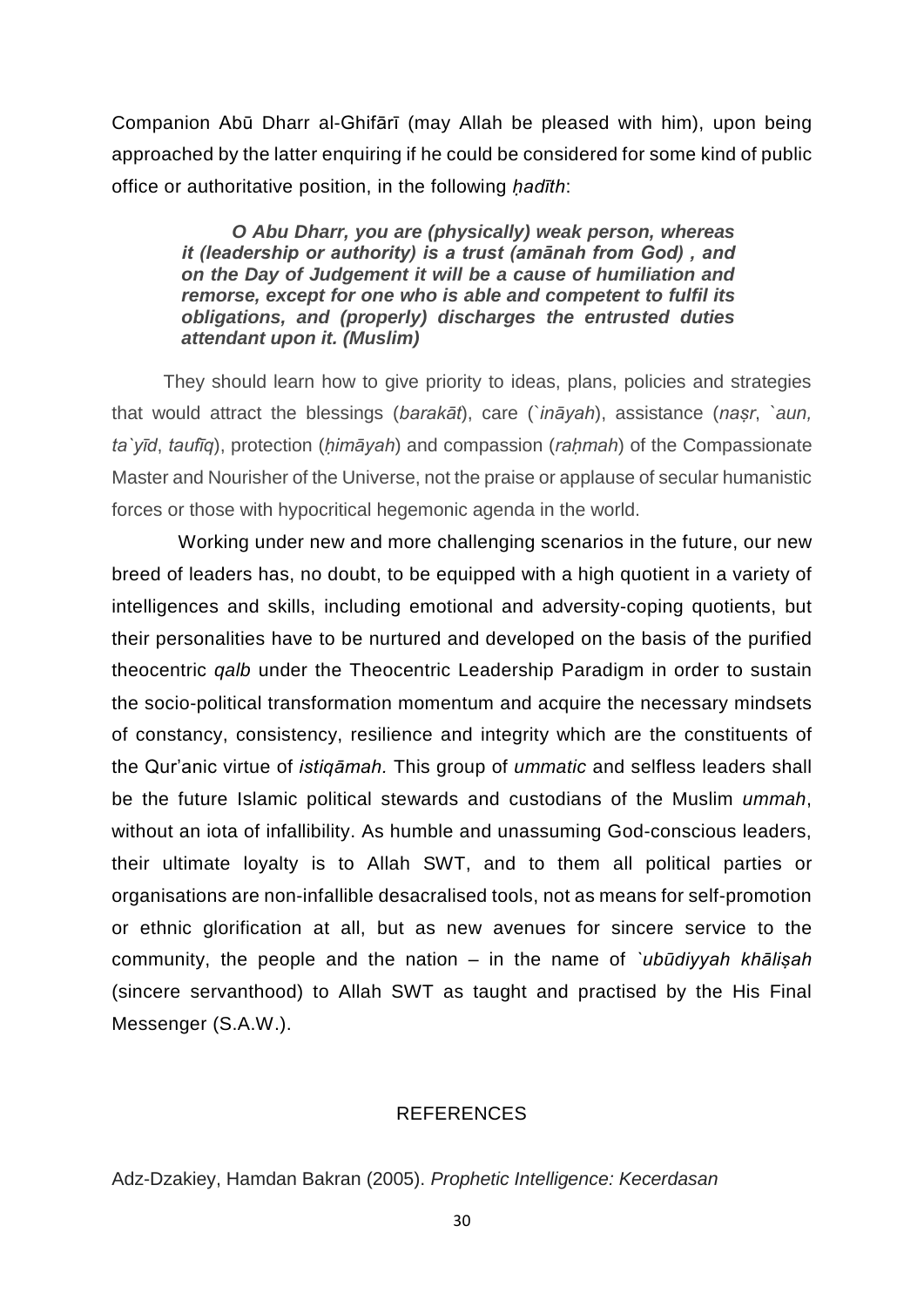*Kenabian.* Yogyakarta: Penerbit ISLAMIKA.

- Ahmad, Mushtaq (1995). *Business Ethics in Islam*. Islamabad: IIIT (Pak.), Islamic Research Institute.
- Al Fārūqī, Ismā`īl Rājī (1982). *Al-Tawhid: Its Implications for Thought and Life*. Kuala Lumpur: ABIM.
- Ali, Abdullah Yusuf (1996). *The Holy Qur'an: English translation of the meanings and Commentary*. Madinah: IFTA.
- Asad, Muhammad (2011). *The Message of the Qur'an*. Kuala Lumpur: Islamic Book Trust.
- "Caliph Abu Bakr Siddeeq's (RA) Inaugural Speech. Texts and Lessons" from cdn.ampproject.org.
- al-Ghazali, M.(n.d.). *Muslim's Character*. Riyadh: WAMY.
- al-Ghazali (2010). *Wonders of the Heart* (tr. Walter J. Skellie). Kuala Lumpur: Islamic Book Trust.
- al-Ghazali (1997). *Disciplining the Soul, Breaking the Two Desires.* (tr. T.J.Winter). Cambridge: Islamic Texts Society.
- "Hadiths on good character is the path of salvation" from [https://www.abuaminaelias.com/good-character-is-the-path-to](https://www.abuaminaelias.com/good-character-is-the-path-to-salvation/)[salvation/](https://www.abuaminaelias.com/good-character-is-the-path-to-salvation/)
- Hamzah, Masnur (2010). *Quranic Leadership: Seni Memimpin Gaya al-Quran*. Batu Caves, Selangor: PTS Islamik.
- Ḥawwā, Sa`īd (1992). *Tarbiyatuna al-Rūḥiyyah.* Cairo: Maktabah Wahbah.
- Ḥawwā, Sa`īd (2008). *Al-Mustakhlaṣ fī Tazkiyah al-Nafs*. Cairo: Dār al-Salām.
- "Imam Ali's letter to Malik al-Ashtar: The Richest Treasure" from [https://www.al](https://www.al-/)islam.org.
- M. Kamal Hassan (2020). "Spirituality and Sustainable Development Goals" in Rashid Moten (ed.) *Spirituality and Sustainability: Experiences of the International Islamic University Malaysia*. Gombak: IIUM Press
- M. Kamal Hassan (2021). *The Malay Concept of Sejahtera from an Islamic Perspective.* Gombak: IIUM Press.
- Mawdudi, Abul A`la (2016).*Towards Understanding the Qur'an* tr. Zafar Ishaq Ansari. The Islamic Foundation, Leister, UK, 2016).